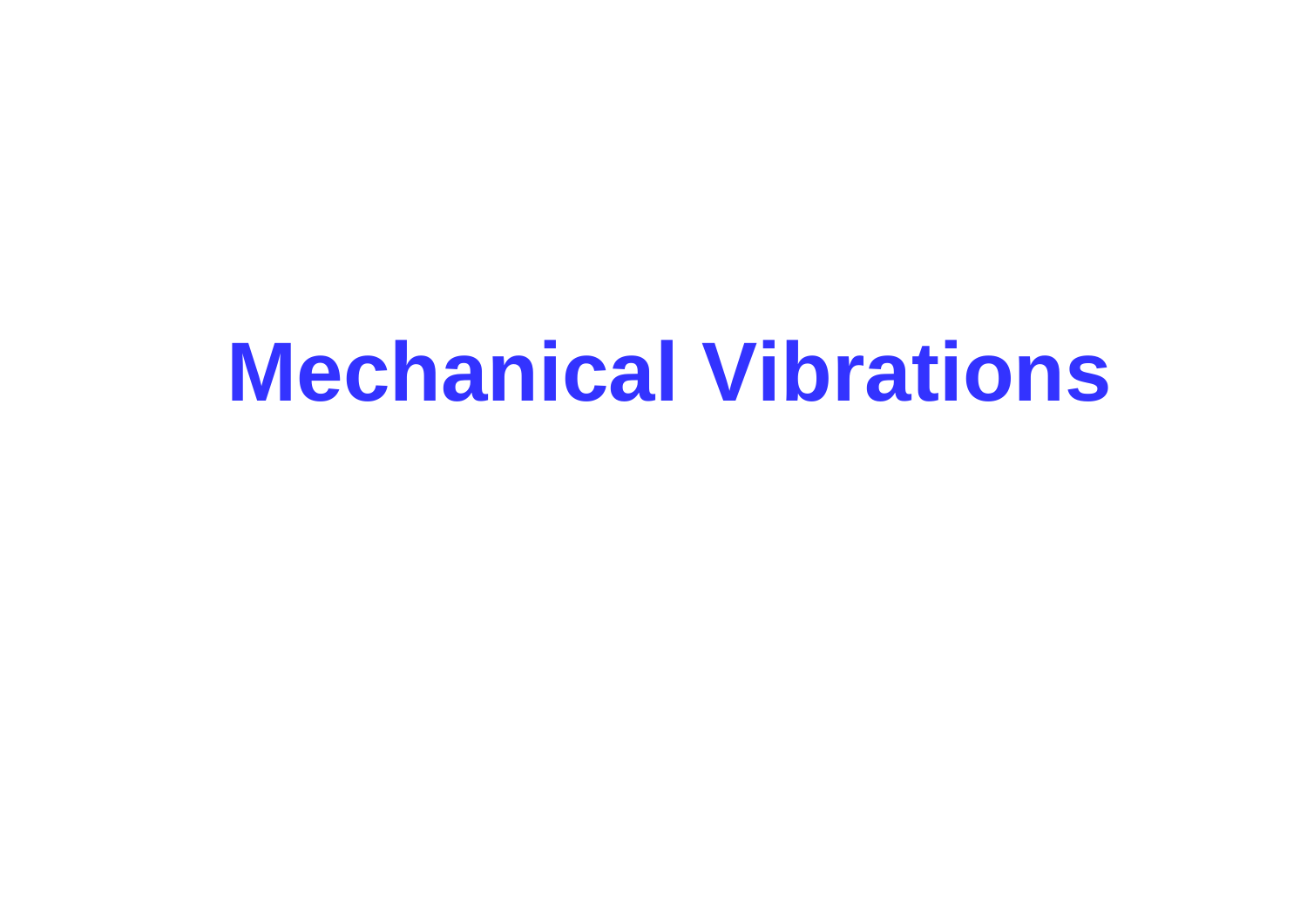## **Contents**

#### [Introduction](#page-2-0)

[Free Vibrations of Particles. Simple](#page-2-0)  [Harmonic Motion](#page-2-0)

[Simple Pendulum \(Approximate Solution\)](#page-2-0)

[Simple Pendulum \(Exact Solution\)](#page-2-0)

[Sample Problem 19.1](#page-2-0)

[Free Vibrations of Rigid Bodies](#page-2-0)

[Sample Problem 19.2](#page-2-0)

[Sample Problem 19.3](#page-2-0)

[Principle of Conservation of Energy](#page-2-0)

[Sample Problem 19.4](#page-2-0)

[Forced Vibrations](#page-2-0)

[Sample Problem 19.5](#page-2-0)

[Damped Free Vibrations](#page-2-0)

[Damped Forced Vibrations](#page-2-0)

[Electrical Analogues](#page-2-0)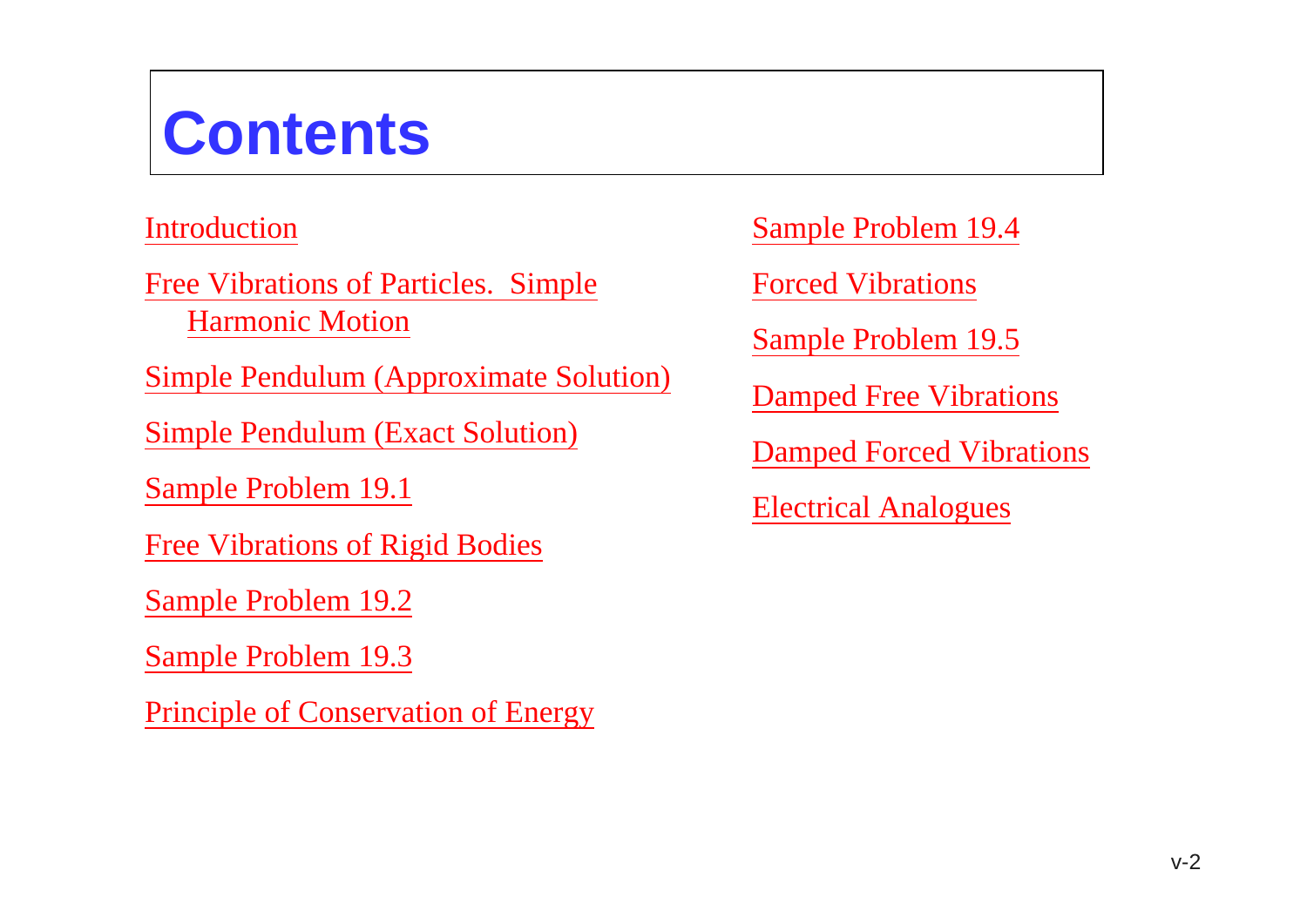- <span id="page-2-0"></span>• *Mechanical vibration* is the motion of a particle or body which oscillates about a position of equilibrium. Most vibrations in machines and structures are undesirable due to increased stresses and energy losses.
- Time interval required for a system to complete a full cycle of the motion is the *period* of the vibration.
- Number of cycles per unit time defines the *frequency* of the vibrations.
- Maximum displacement of the system from the equilibrium position is the *amplitude* of the vibration.
- When the motion is maintained by the restoring forces only, the vibration is described as *free vibration*. When a periodic force is applied to the system, the motion is described as *forced vibration*.
- When the frictional dissipation of energy is neglected, the motion is said to be *undamped*. Actually, all vibrations are *damped* to some degree.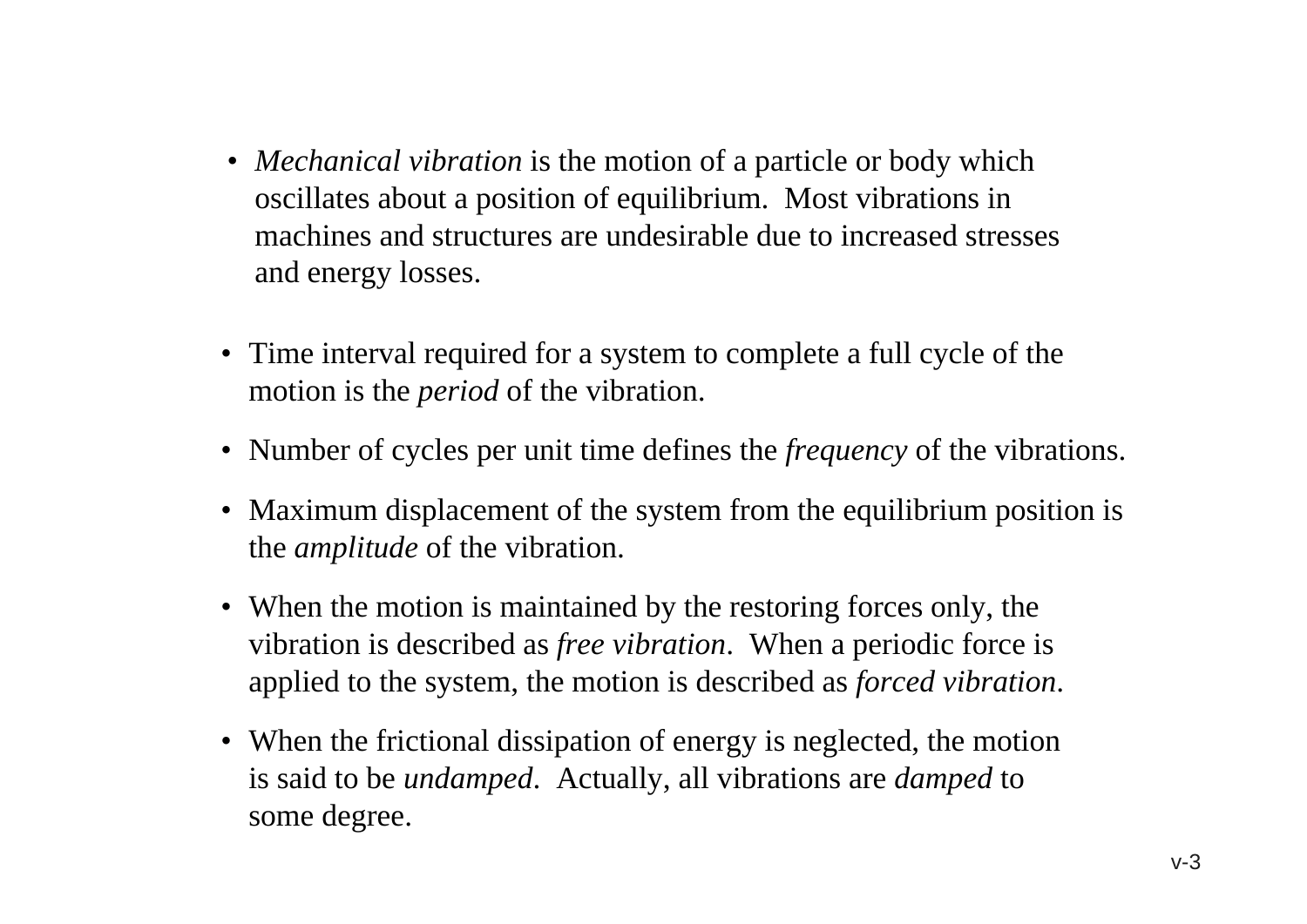### Free Vibrations of Particles. Simple Harmonic Motion



- If a particle is displaced through a distance  $x_m$  from its equilibrium position and released with no velocity, the particle will undergo *simple harmonic motion*,  $ma = F = W - k(\delta_{st} + x) = -kx$ m $\ddot{x}+kx=0$
- General solution is the sum of two *particular solutions*,  $=C_1 \sin(\omega_n t) + C_2 \cos(\omega_n t)$ *t mk* $t$  +  $C_2$  cos  $\vert$ . *mk* $x = C_1 \sin \left( \sqrt{\frac{\kappa}{m}} t \right) + C_2 \cos \left( \sqrt{\frac{\kappa}{m}} t \right)$  $\int$  $\left(\sqrt{\frac{k}{m}}t\right)$ ⎝  $\bigg($  $\Big\| +$  $\int$  $\left(\sqrt{\frac{k}{m}}t\right)$ ⎝  $\bigg($ =
	- *x* is a *periodic function* and  $\omega_n$  is the *natural circular frequency* of the motion.
- $C_1$  and  $C_2$  are determined by the initial conditions:

 $x = C_1 \sin(\omega_n t) + C_2 \cos(\omega_n t)$   $C_2 = x_0$  $v = \dot{x} = C_1 \omega_n \cos(\omega_n t) - C_2 \omega_n \sin(\omega_n t)$   $C_1 = v_0/\omega_n$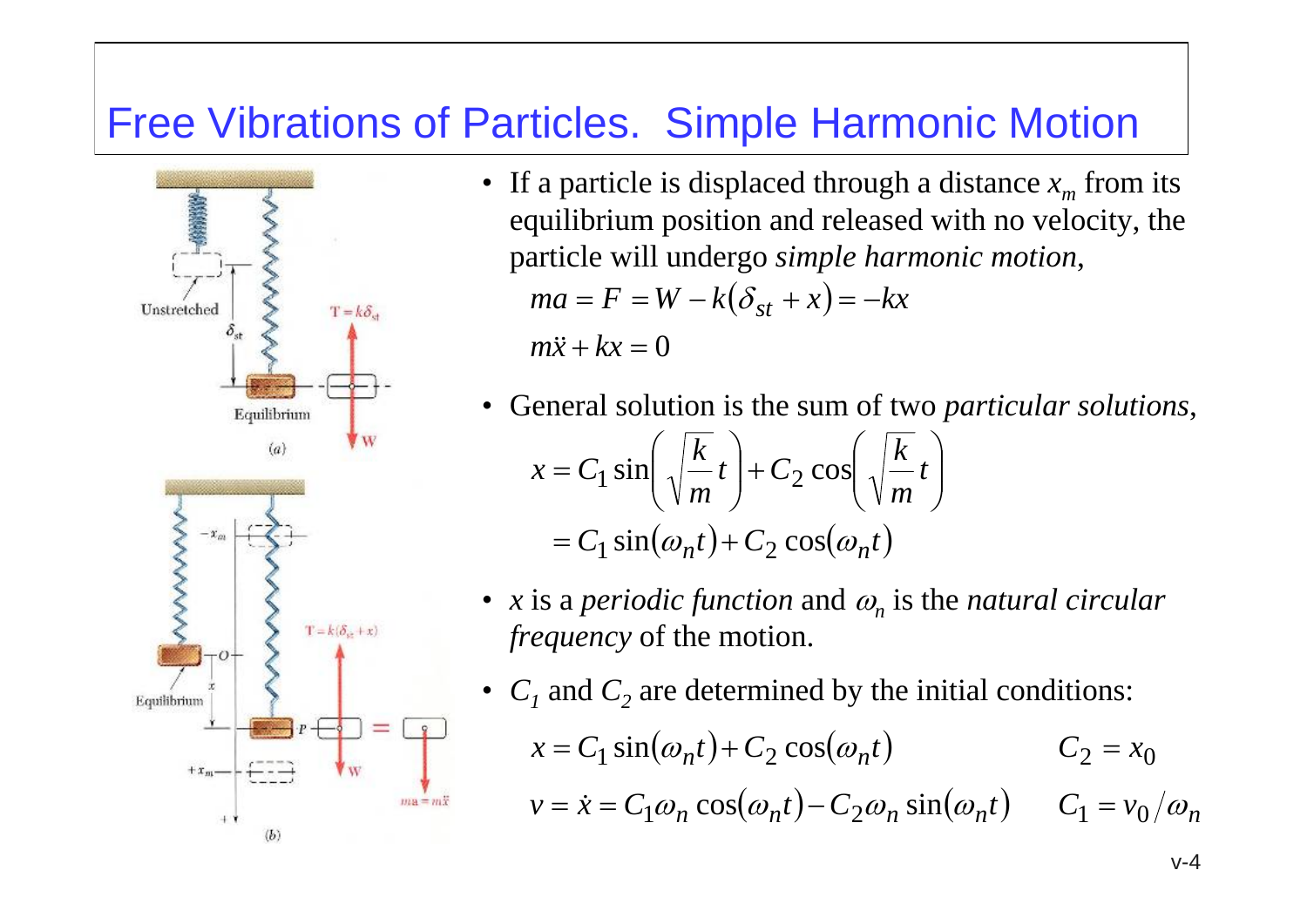

• Displacement is equivalent to the *x* component of the sum of two vectors  $C_1 + C_2$ which rotate with constant angular velocity  $\omega_n.$  $\vec{C}_1+\vec{C}$ 

$$
x = x_m \sin(\omega_n t + \phi) \qquad x_m = \sqrt{(v_0/\omega_n)^2 + x_0^2} = \text{ amplitude}
$$
  

$$
\phi = \tan^{-1}(v_0/x_0\omega_n) = \text{ phase angle}
$$
  

$$
\tau_n = \frac{2\pi}{\omega_n} = \text{period}
$$
  

$$
f_n = \frac{1}{\tau_n} = \frac{\omega_n}{2\pi} = \text{ natural frequency}
$$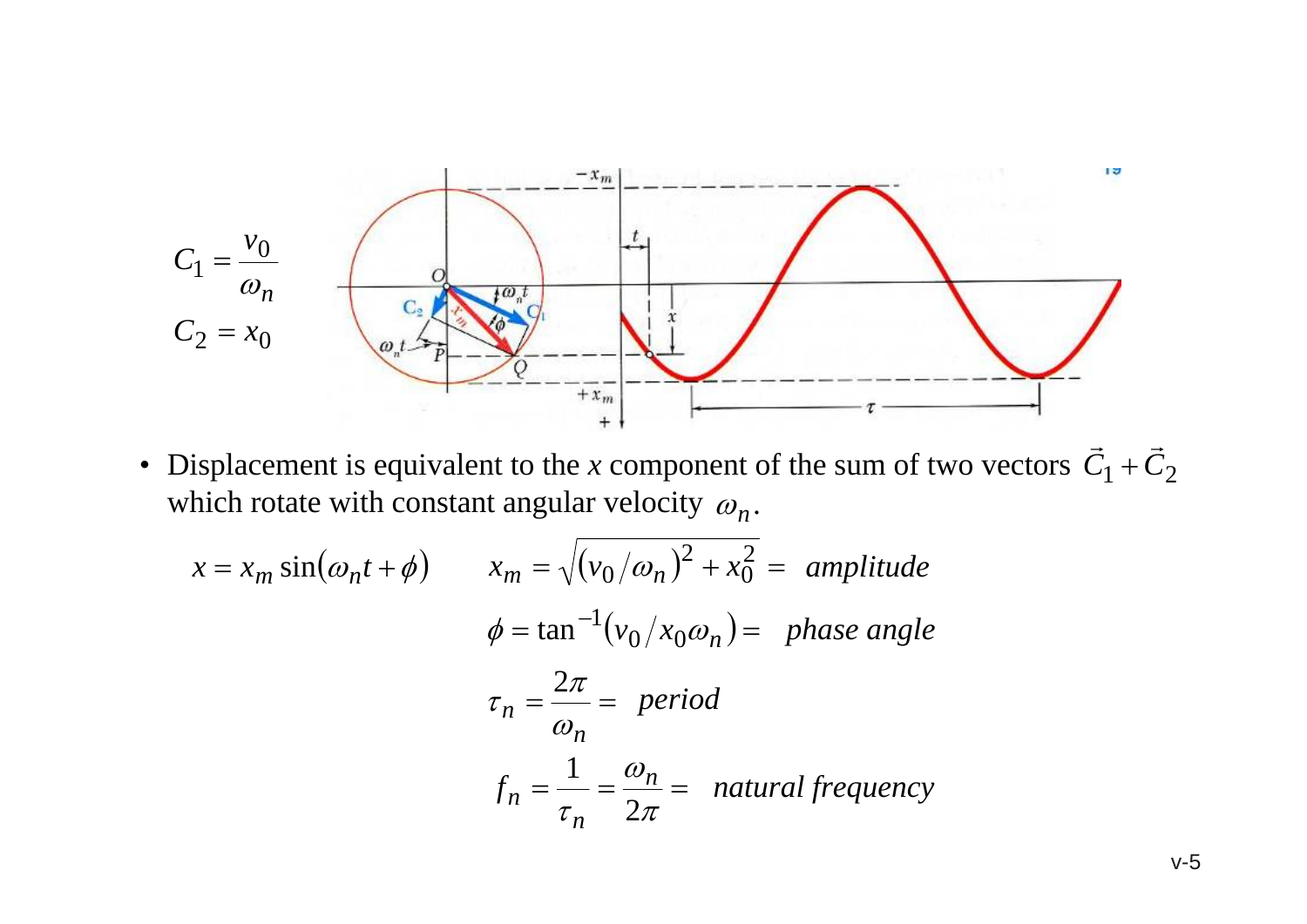

• Velocity-time and acceleration-time curves can be represented by sine curves of the same period as the displacement-time curve but different phase angles.

$$
x = x_m \sin(\omega_n t + \phi)
$$
  
\n
$$
v = \dot{x}
$$
  
\n
$$
= x_m \omega_n \cos(\omega_n t + \phi)
$$
  
\n
$$
= x_m \omega_n \sin(\omega_n t + \phi + \pi/2)
$$
  
\n
$$
a = \dot{x}
$$
  
\n
$$
= -x_m \omega_n^2 \sin(\omega_n t + \phi)
$$
  
\n
$$
= x_m \omega_n^2 \sin(\omega_n t + \phi + \pi)
$$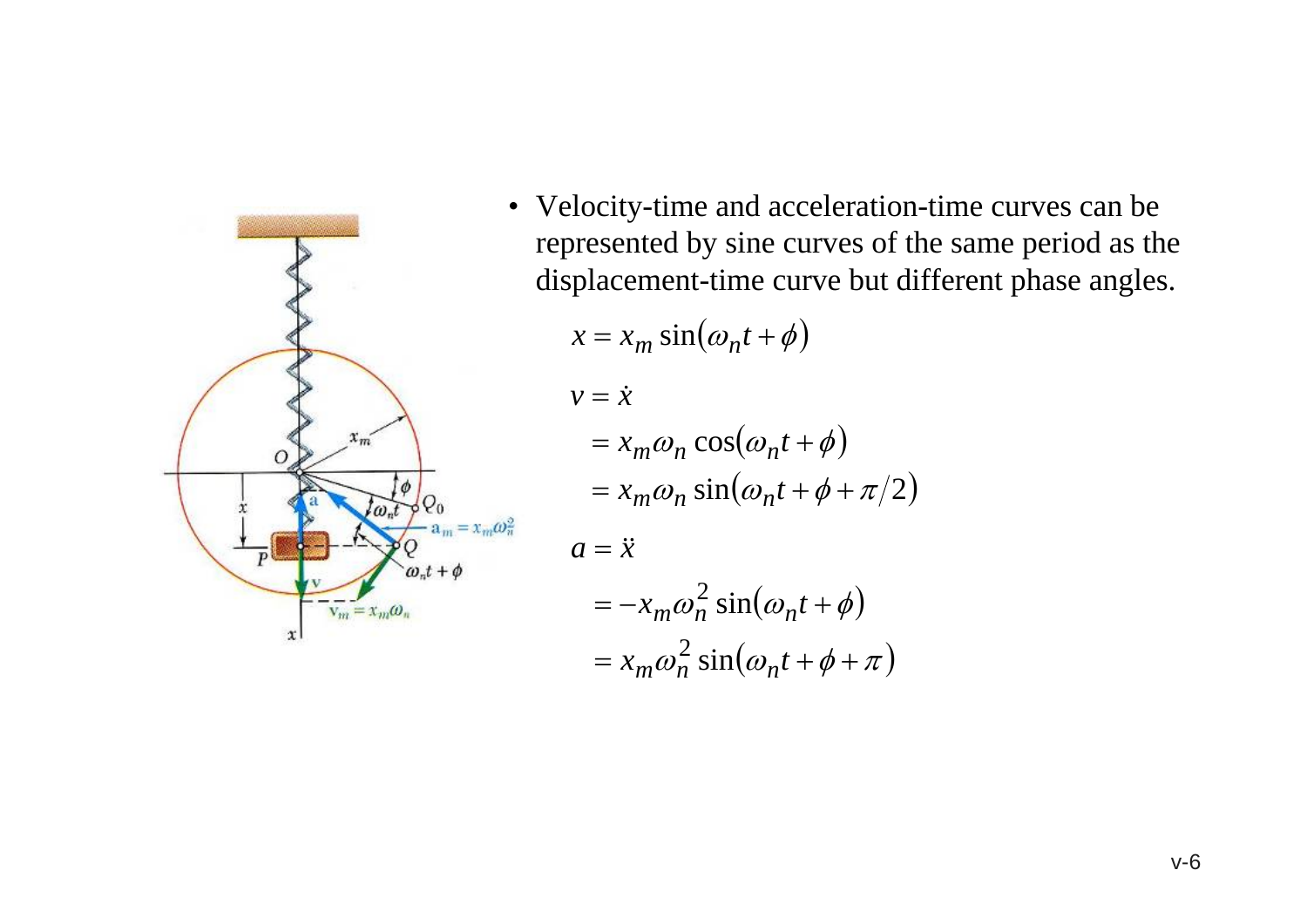### Simple Pendulum (Approximate Solution)



- Results obtained for the spring-mass system can be applied whenever the resultant force on a particle is proportional to the displacement and directed towards the equilibrium position.
- Consider tangential components of acceleration and force for a simple pendulum,

$$
\sum F_t = ma_t: \quad -W\sin\theta = ml\ddot{\theta}
$$

$$
\ddot{\theta} + \frac{g}{l}\sin\theta = 0
$$



for small angles,

$$
\ddot{\theta} + \frac{g}{l}\theta = 0
$$

$$
\theta = \theta_m \sin(\omega_n t + \phi)
$$

$$
\tau_n = \frac{2\pi}{\omega_n} = 2\pi \sqrt{\frac{l}{g}}
$$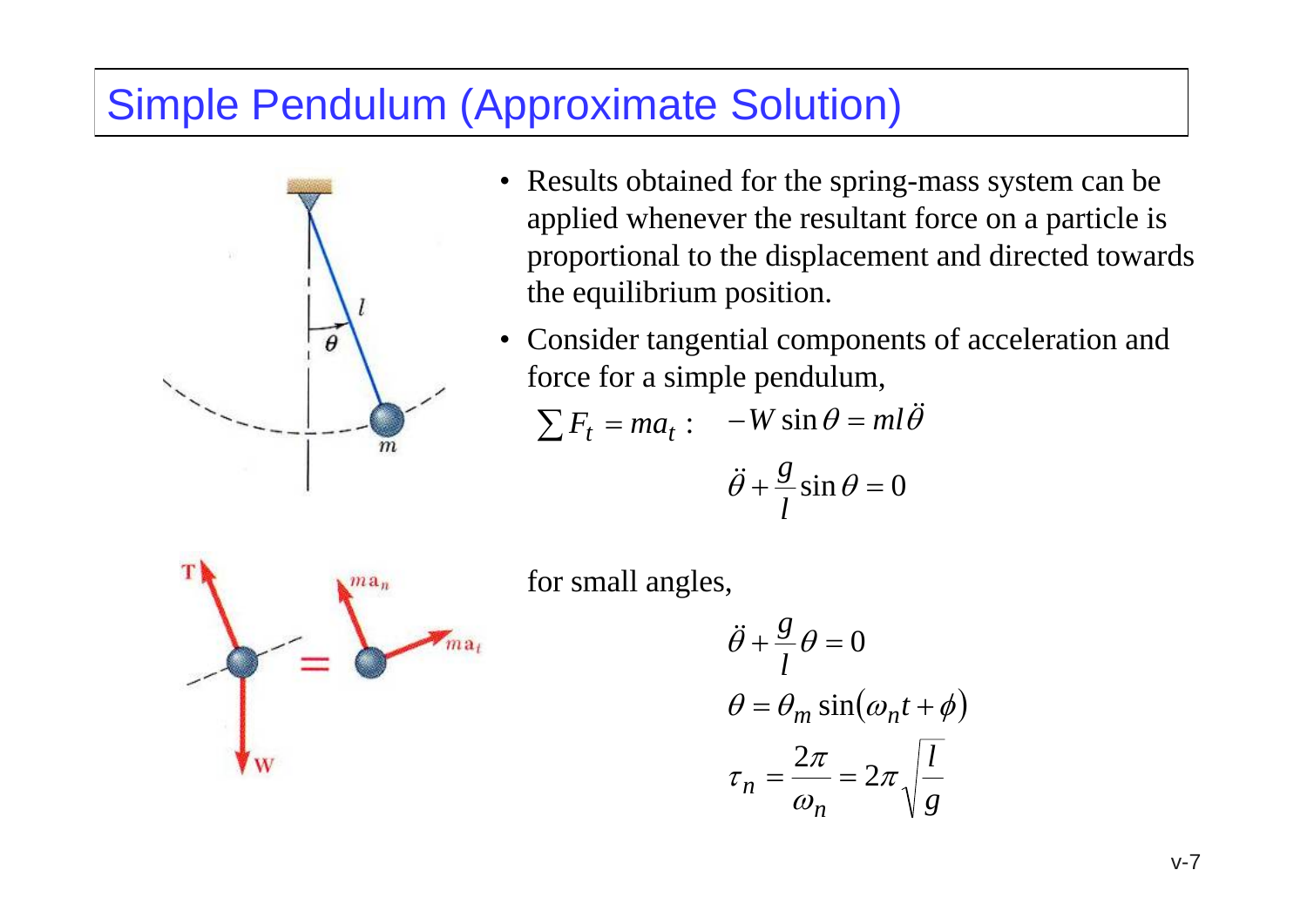### Simple Pendulum (Exact Solution)

An exact solution for 
$$
\ddot{\theta} + \frac{g}{l} \sin \theta = 0
$$
  
leads to  $\tau_n = 4 \sqrt{\frac{l}{g}} \int_0^{\pi/2} \frac{d\phi}{\sqrt{1 - \sin^2(\theta_m/2)\sin^2 \phi}}$ 

which requires numerical solution.

$$
\tau_n = \frac{2K}{\pi} \left( 2\pi \sqrt{\frac{l}{g}} \right)
$$

| Table 19.1. Correction Factor for the Period of a Simple |  |  |  |  |
|----------------------------------------------------------|--|--|--|--|
| <b>Pendulum</b>                                          |  |  |  |  |

| $\theta_m$ | $0^{\circ}$                                                                  | $10^{\circ}$ | $20^{\circ}$ 30° 60° |  | $90^{\circ}$   $120^{\circ}$   $150^{\circ}$   $180^{\circ}$ |  |
|------------|------------------------------------------------------------------------------|--------------|----------------------|--|--------------------------------------------------------------|--|
|            | K   1.571   1.574   1.583   1.598   1.686   1.854   2.157   2.768   $\infty$ |              |                      |  |                                                              |  |
|            | $2K/\pi$ 1.000 1.002 1.008 1.017 1.073 1.180 1.373 1.762 $\infty$            |              |                      |  |                                                              |  |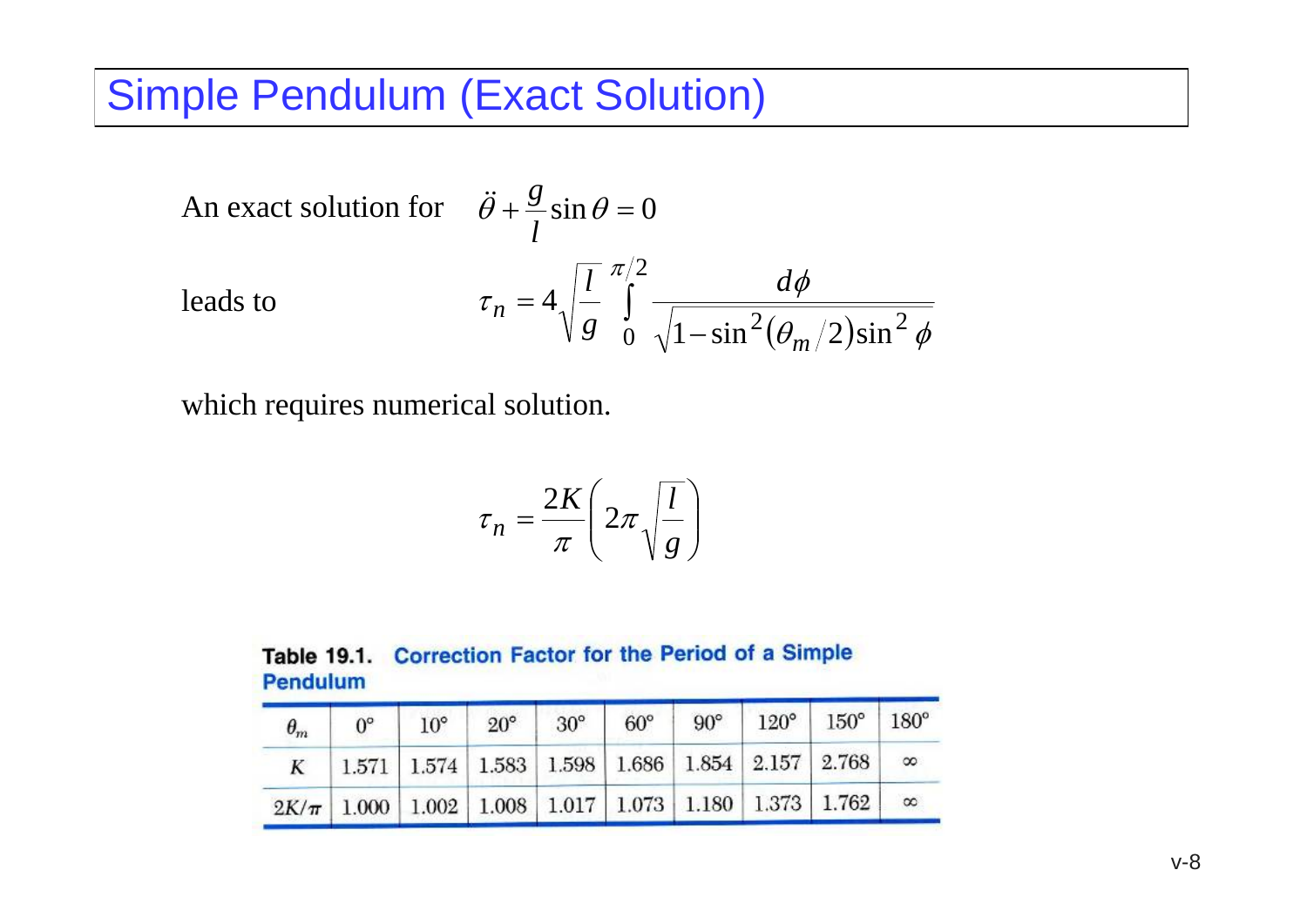## Sample Problem



A 50-kg block moves between vertical guides as shown. The block is pulled 40mm down from its equilibrium position and released.

For each spring arrangement, determine *<sup>a</sup>*) the period of the vibration, *b*) the maximum velocity of the block, and *<sup>c</sup>*) the maximum acceleration of the block.

### SOLUTION:

- For each spring arrangement, determine the spring constant for a single equivalent spring.
- Apply the approximate relations for the harmonic motion of a spring-mass system.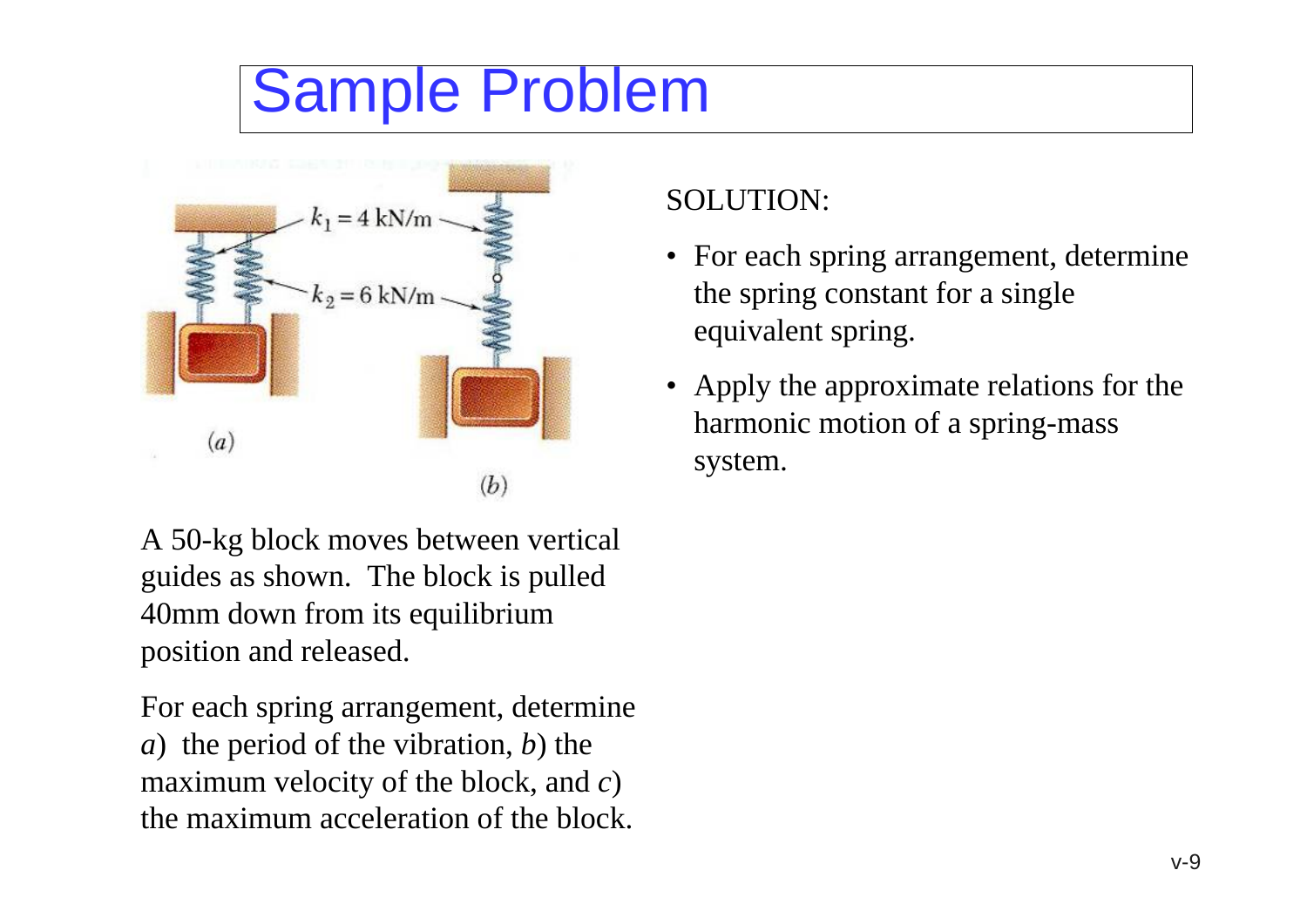$k_1 = 4 \text{kN/m}$   $k_2 = 6 \text{kN/m}$  SOLUTION:



- Springs in parallel:
	- determine the spring constant for equivalent spring

- apply the approximate relations for the harmonic motion of a spring-mass system

$$
\omega_n = \sqrt{\frac{k}{m}} = \sqrt{\frac{10^4 \text{ N/m}}{20 \text{ kg}}} = 14.14 \text{ rad/s}
$$

$$
\tau_n = \frac{2\pi}{\omega_n} \qquad \boxed{\tau_n = 0.444 \text{ s}}
$$

$$
P = k_1 \delta + k_2 \delta
$$
  
\n
$$
k = \frac{P}{\delta} = k_1 + k_2
$$
  
\n
$$
= 10 \text{kN/m} = 10^4 \text{ N/m}
$$

$$
v_m = x_m \omega_n
$$
  
= (0.040 m)(14.14 rad/s) 
$$
v_m = 0.566 \text{ m/s}
$$

$$
a_m = x_m a_n^2
$$
  
= (0.040 m)(14.14 rad/s)<sup>2</sup> 
$$
a_m = 8.00 m/s^2
$$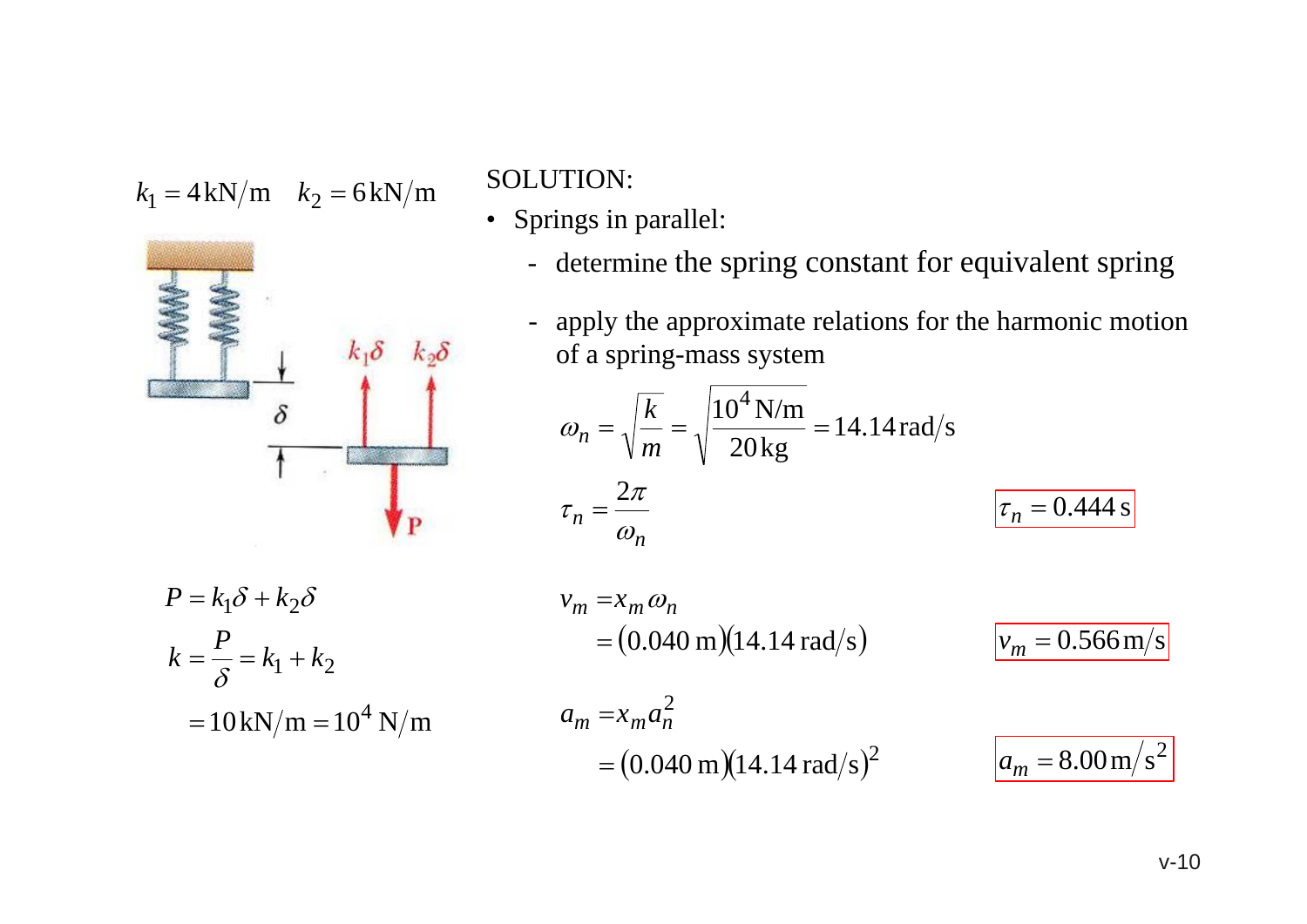$k_1 = 4 \text{kN/m}$   $k_2 = 6 \text{kN/m}$   $\bullet$  Springs in series:



- - determine the spring constant for equivalent spring
	- apply the approximate relations for the harmonic motion of a spring-mass system

$$
\omega_n = \sqrt{\frac{k}{m}} = \sqrt{\frac{2400 \text{N/m}}{20 \text{kg}}} = 6.93 \text{ rad/s}
$$

$$
\tau_n = \frac{2\pi}{\omega_n} \qquad \boxed{\tau_n = 0.907 \text{ s}}
$$

$$
v_m = x_m \omega_n
$$
  
= (0.040 m)(6.93 rad/s) 
$$
v_m = 0.277 m/s
$$

 $=10 \text{kN/m} = 10^4 \text{ N/m}$  $k = \frac{P}{s} = k_1 + k_2$  $P = k_1 \delta + k_2 \delta$  $\delta$ 

 $= (0.040 \text{ m})(6.93 \text{ rad/s})^2$   $a_m = 1.920 \text{ m/s}$  $a_m = x_m a_n^2$ 

$$
a_m = 1.920 \,\mathrm{m/s^2}
$$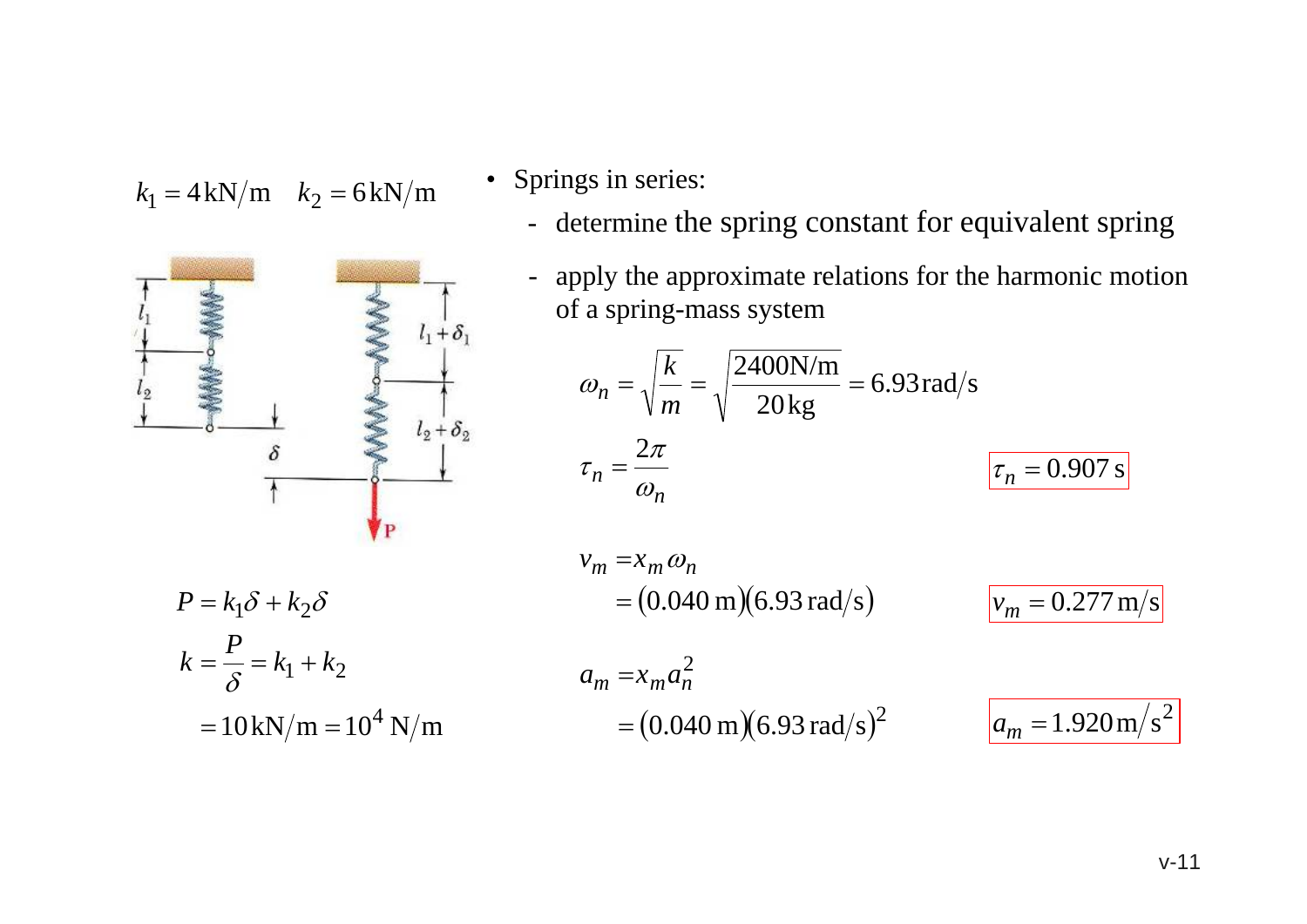### Free Vibrations of Rigid Bodies



- If an equation of motion takes the form 0 or  $\theta + \omega_n^2 \theta = 0$  $\ddot{a}$   $\frac{2}{2}$   $\dot{a}$   $\frac{2}{2}$   $\dot{a}$   $\frac{2}{2}$  $\ddot{x} + \omega_n^2 x = 0$  or  $\ddot{\theta}$  $\theta + \omega_n^2 \theta =$ the corresponding motion may be considered as simple harmonic motion.
- Analysis objective is to determine  $\omega_n$ .
- but  $I=$  $\overline{I} = \frac{1}{12}m\left[(2b)^2 + (2b)^2\right] = \frac{2}{3}mb^2, \quad W = mg$  $\frac{1}{12}m[(2b)^2+(2b)^2]=\frac{2}{3}$ 1  $\frac{\epsilon}{5} \frac{\delta}{b} \theta = 0$ 3 $\frac{3}{5} \frac{8}{b} \sin \theta \approx \theta +$  $\ddot{\theta} + \frac{3}{5} \frac{g}{b} \sin \theta \approx \ddot{\theta} + \frac{3}{5} \frac{g}{b} \theta =$ *g b* $\ddot{q}$  +  $\frac{3}{5}$   $\frac{g}{\sin \theta}$   $\sim \ddot{\theta}$ *g b bg n* $\binom{n}{3}$  \left(3) 5*b*,  $\binom{n}{n}$   $\omega_n$   $\omega_n$  \left(3)  $2\pi$  |  $\frac{5}{5}$ 2 5b  $^{\rm{^\prime}}$ 3then  $\omega_n = \sqrt{\frac{8}{5b}}, \quad \tau_n = \frac{2b}{\omega_n} = 2\pi$  $\omega_n = \sqrt{\frac{3g}{r}}, \quad \tau_n = \frac{2\pi}{r}$ • Consider the oscillations of a square plate  $(b \sin \theta) = (mb \ddot{\theta}) + \bar{I} \ddot{\theta}$ &&&& $-W(b\sin\theta) = (mb\theta) + I$
- For an equivalent simple pendulum,

 $l = 5b/3$ 

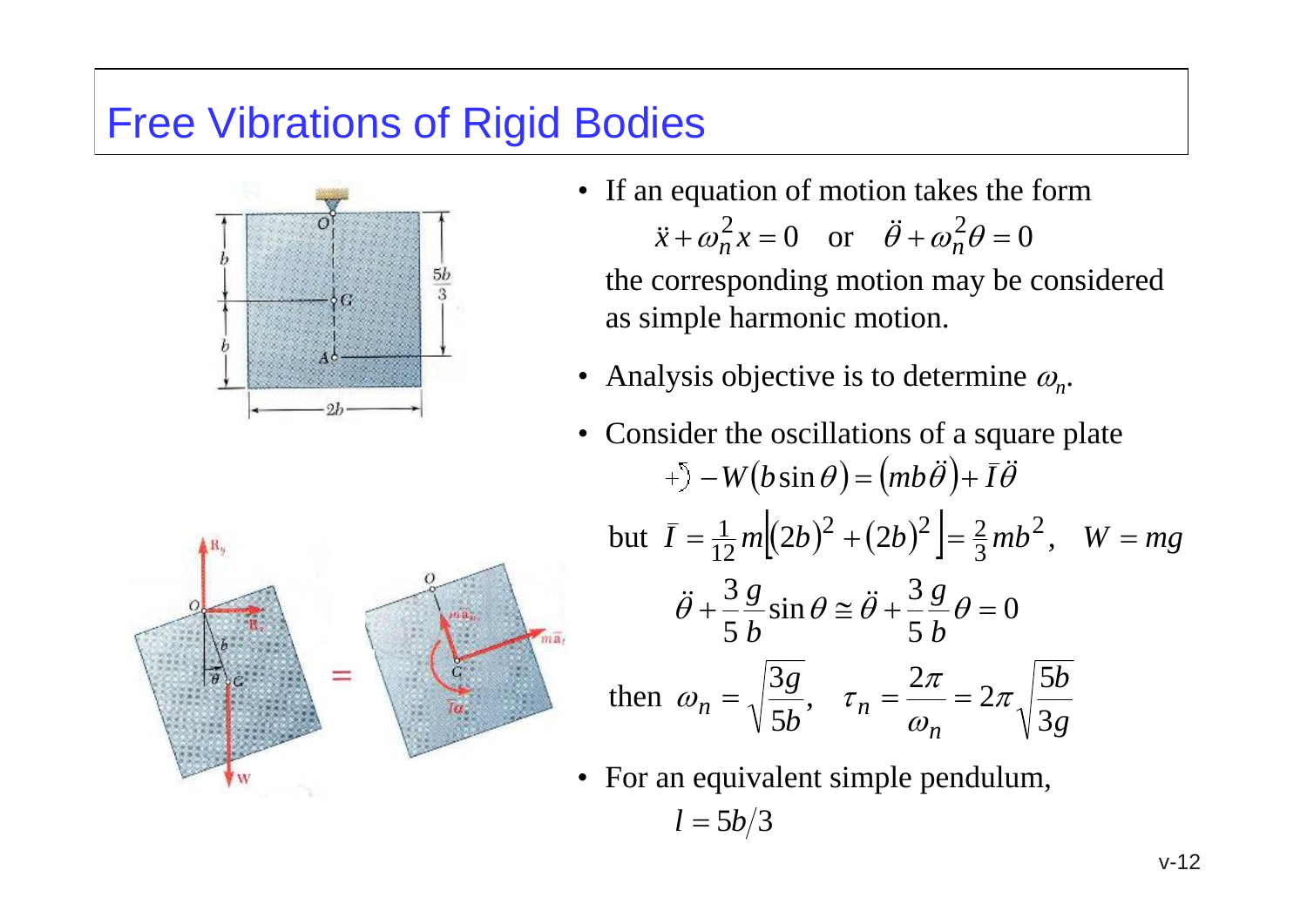### Sample Problem



A cylinder of weight *W* is suspended as shown.

Determine the period and natural frequency of vibrations of the cylinder.

#### SOLUTION:

- From the kinematics of the system, relate the linear displacement and acceleration to the rotation of the cylinder.
- Based on a free-body-diagram equation for the equivalence of the external and effective forces, write the equation of motion.
- Substitute the kinematic relations to arrive at an equation involving only the angular displacement and acceleration.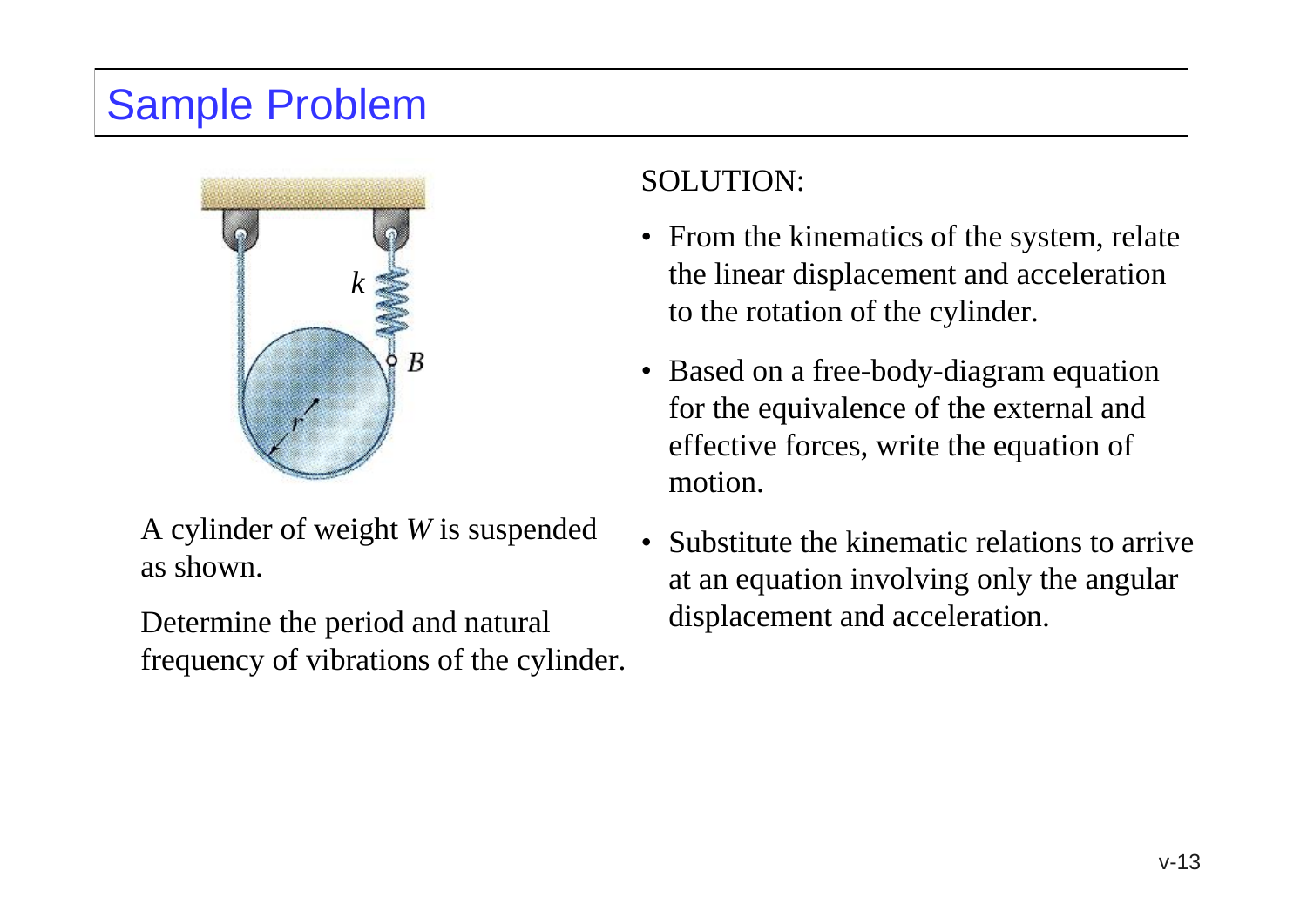SOLUTION:

• From the kinematics of the system, relate the linear displacement and acceleration to the rotation of the cylinder.

$$
\bar{x} = r\theta \qquad \qquad \delta = 2\bar{x} = 2r\theta
$$

$$
\vec{\alpha} = \ddot{\theta} + \hat{d} \qquad \qquad \overline{a} = r\alpha = r\ddot{\theta} \qquad \qquad \overline{\vec{a}} = r\ddot{\theta} + \hat{d}
$$

• Based on a free-body-diagram equation for the equivalence of the external and effective forces, write the equation of motion.

$$
+\sum M_A = \sum (M_A)_{\text{eff}} : \qquad Wr - T_2(2r) = m\overline{a}r + \overline{I}\alpha
$$

but 
$$
T_2 = T_0 + k\delta = \frac{1}{2}W + k(2r\theta)
$$

Substitute the kinematic relations to arrive at an equation involving only the angular displacement and acceleration.

$$
Wr - \left(\frac{1}{2}W + 2kr\theta\right)(2r) = m\left(r\ddot{\theta}\right)r + \frac{1}{2}mr^2\theta
$$

$$
\ddot{\theta} + \frac{8}{3}\frac{k}{m}\theta = 0
$$





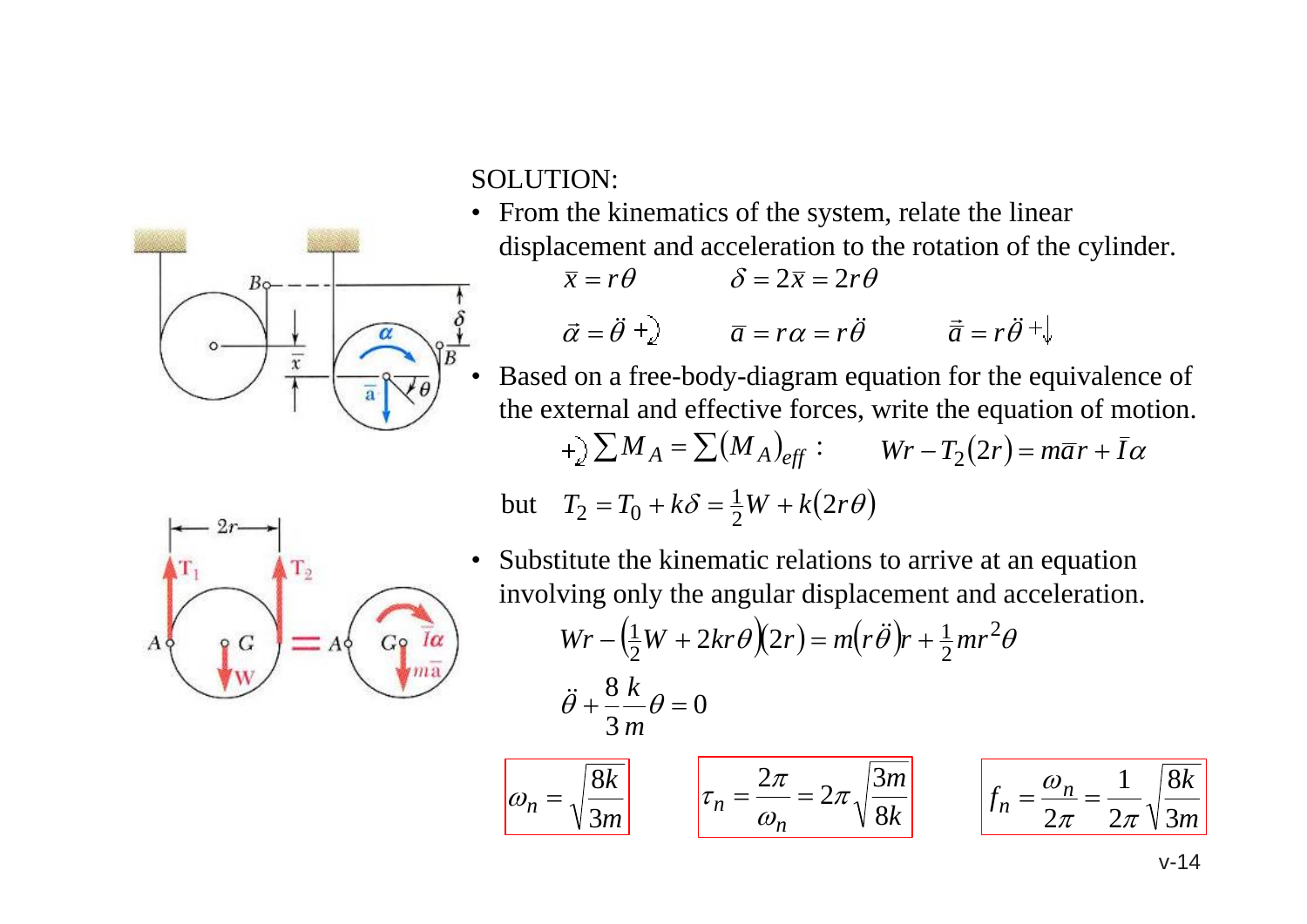### Sample Problem



The disk and gear undergo torsional vibration with the periods shown. Assume that the moment exerted by the wire is proportional to the twist angle.

Determine *a*) the wire torsional spring constant, *b*) the centroidal moment of inertia of the gear, and *c*) the maximum angular velocity of the gear if rotated through 90° and released.

#### SOLUTION:

- Using the free-body-diagram equation for the equivalence of the external and effective moments, write the equation of motion for the disk/gear and wire.
- With the natural frequency and moment of inertia for the disk known, calculate the torsional spring constant.
- With natural frequency and spring constant known, calculate the moment of inertia for the gear.
- Apply the relations for simple harmonic motion to calculate the maximum gear velocity.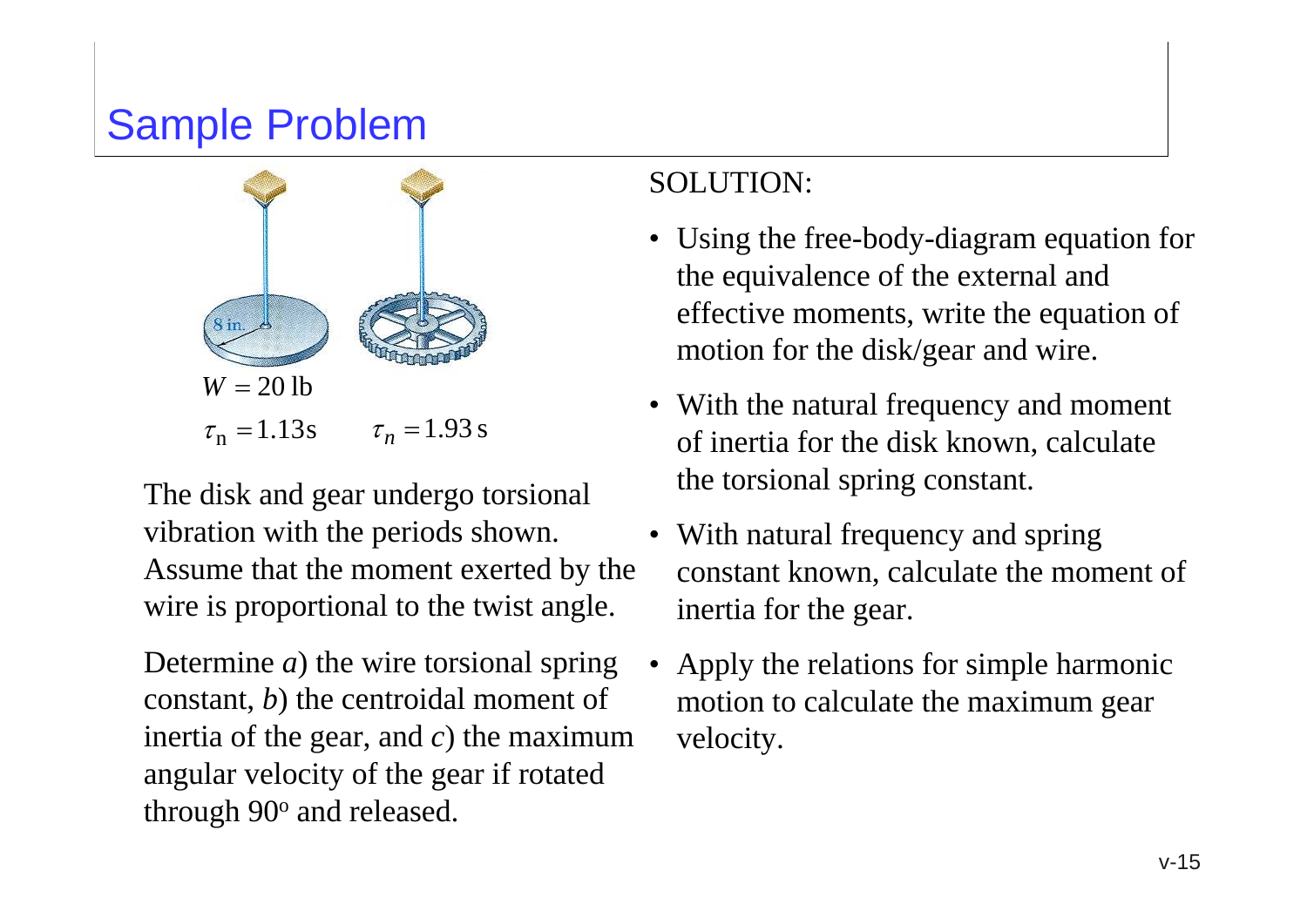

#### SOLUTION:

• Using the free-body-diagram equation for the equivalence of the external and effective moments, write the equation of motion for the disk/gear and wire.

$$
+\mathcal{J}\sum M_O = \sum (M_O)_{\text{eff}} : +K\theta = -\bar{I}\ddot{\theta}
$$

$$
\ddot{\theta} + \frac{K}{\bar{I}}\theta = 0
$$

$$
\omega_n = \sqrt{\frac{K}{\bar{I}}} \qquad \tau_n = \frac{2\pi}{\omega_n} = 2\pi \sqrt{\frac{\bar{I}}{K}}
$$

$$
\left(\begin{matrix} \circ \\ \circ \\ M = K\theta \end{matrix}\right) = \left(\begin{matrix} \overline{I\alpha} = \overline{I}\ddot{\theta} \\ \circ \circ \\ \circ \circ \end{matrix}\right)
$$

• With the natural frequency and moment of inertia for the disk known, calculate the torsional spring constant.

$$
\bar{I} = \frac{1}{2}mr^2 = \frac{1}{2}\left(\frac{20}{32.2}\right)\left(\frac{8}{12}\right)^2 = 0.138 \text{ lb} \cdot \text{ft} \cdot \text{s}^2
$$

$$
1.13 = 2\pi \sqrt{\frac{0.138}{K}}
$$
  $K = 4.27$  lb·ft/rad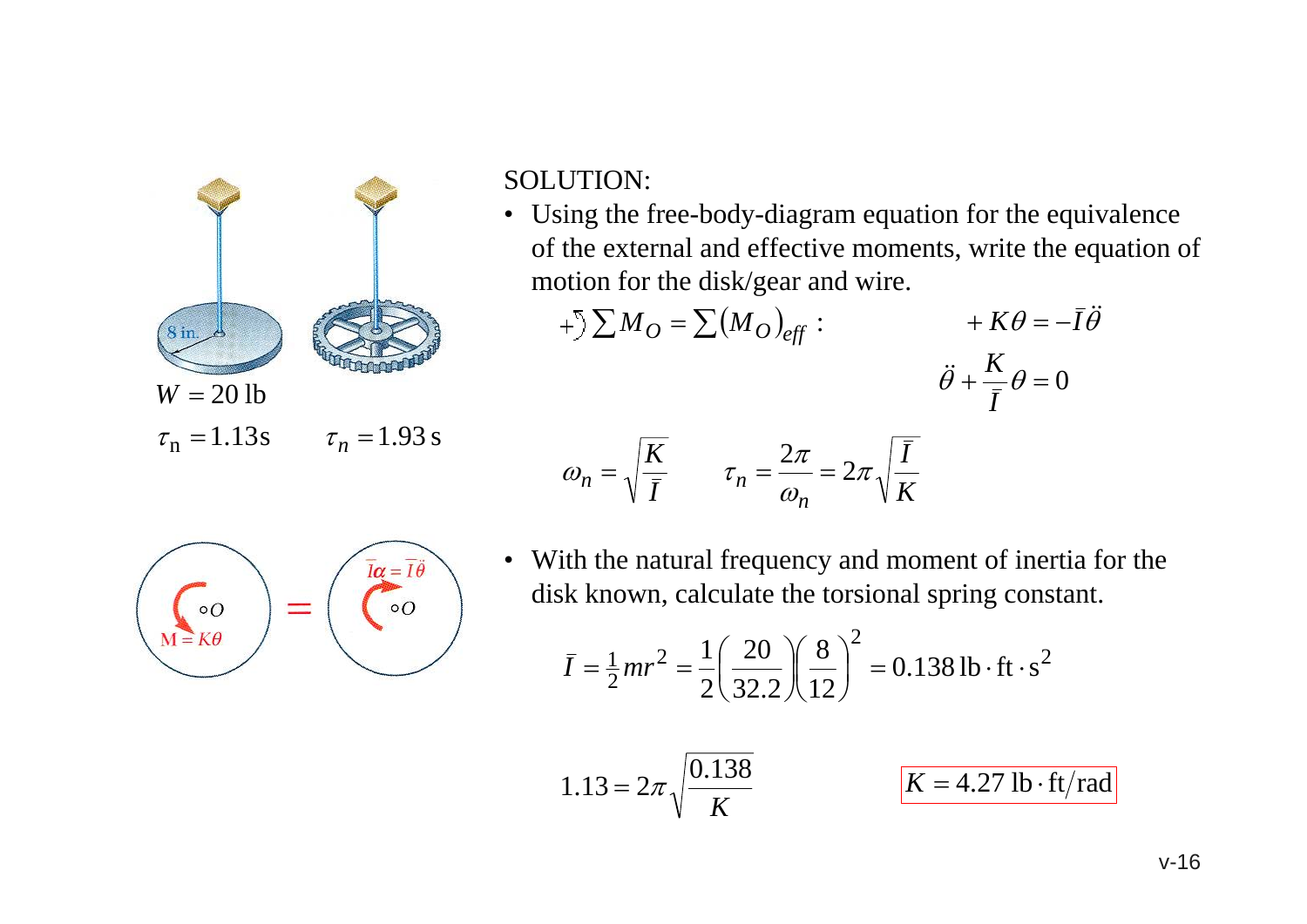

 $K = 4.27$  lb  $\cdot$  ft/rad

• With natural frequency and spring constant known, calculate the moment of inertia for the gear.

$$
1.93 = 2\pi \sqrt{\frac{\bar{I}}{4.27}}
$$
  $\bar{I} = 0.403 \text{ lb} \cdot \text{ft} \cdot \text{s}^2$ 

• Apply the relations for simple harmonic motion to calculate the maximum gear velocity.

 $\theta = \theta_m \sin \omega_n t$   $\omega = \theta_m \omega_n \sin \omega_n t$   $\omega_m = \theta_m \omega_n$  $\theta_m = 90^\circ = 1.571$  rad  $\omega_m = \theta_m \left( \frac{2\pi}{\tau_m} \right) = (1.571 \text{ rad}) \left( \frac{2\pi}{1.93 \text{ s}} \right)$  $\omega_m = 5.11 \text{rad/s}$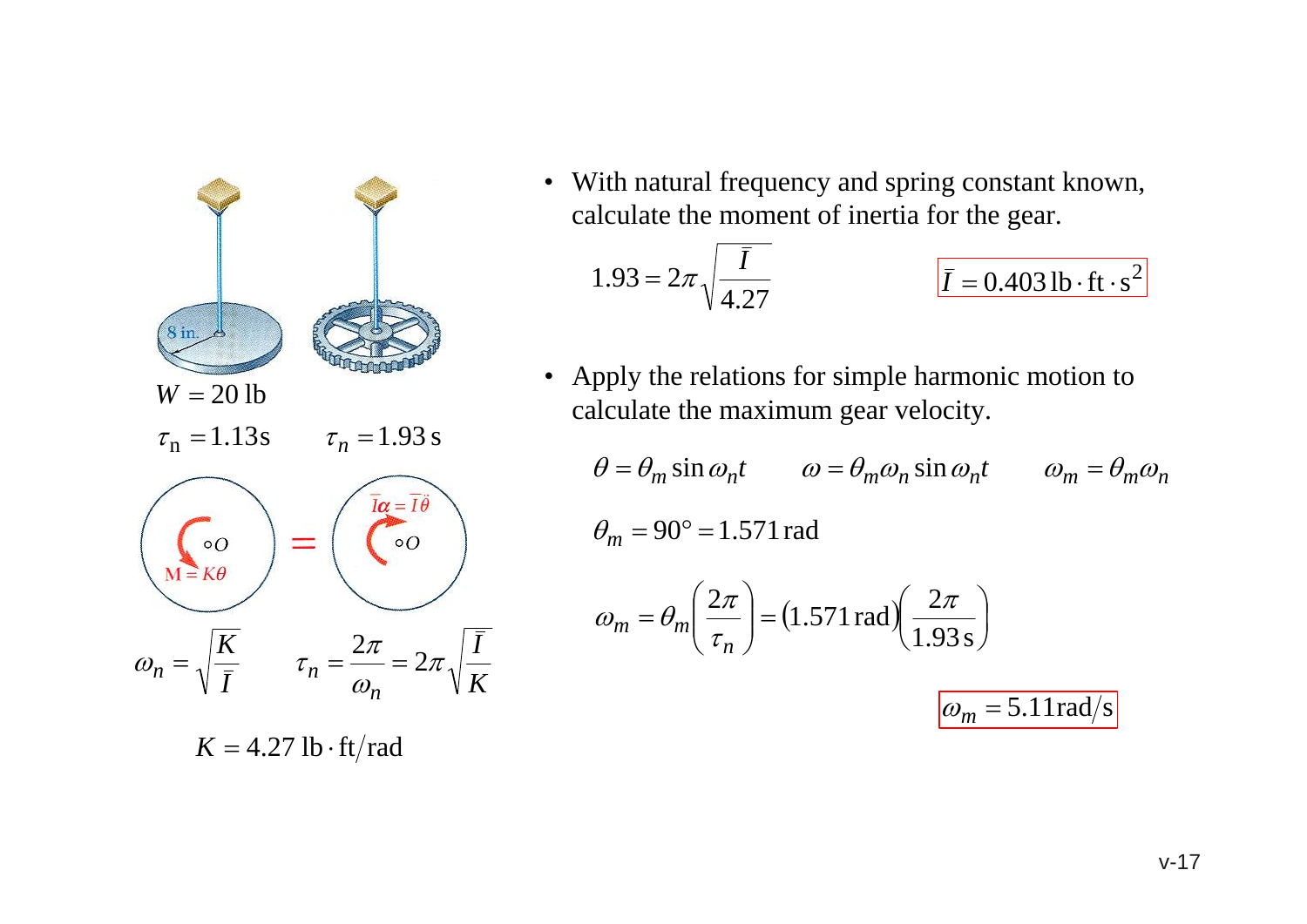### Principle of Conservation of Energy





- Resultant force on a mass in simple harmonic motion is conservative - total energy is conserved.  $T+V = \mathrm{constant}$  $\omega_n^- x^- =$  $+\frac{1}{2}kx^2=$  $\dot{x}^2 + \omega_n^2 x^2$  $\frac{1}{2}kx^2$  $rac{1}{2}m\dot{x}^2 + \frac{1}{2}$  $\frac{1}{2}m\dot{x}^2 + \frac{1}{2}kx^2$  = constant &
- Consider simple harmonic motion of the square plate,  $T_1=0$  $V_1 = Wb(1-\cos\theta) = Wb\left[2\sin^2(\theta_m/2)\right]$  $\frac{1}{2}Wb\,\theta_m^2$  $\cong \frac{1}{2}Wb\theta_m^2$

$$
T_2 = \frac{1}{2} m \overline{v}_m^2 + \frac{1}{2} \overline{I} \omega_m^2
$$
  
=  $\frac{1}{2} m (b \dot{\theta}_m)^2 + \frac{1}{2} (\frac{2}{3} m b^2) \omega_m^2$   
=  $\frac{1}{2} (\frac{5}{3} m b^2) \dot{\theta}_m^2$ 

$$
T_1 + V_1 = T_2 + V_2
$$
  
 
$$
0 + \frac{1}{2}Wb\theta_m^2 = \frac{1}{2}\left(\frac{5}{3}mb^2\right)\theta_m^2\omega_n^2 + 0 \qquad \omega_n = \sqrt{3g/5b}
$$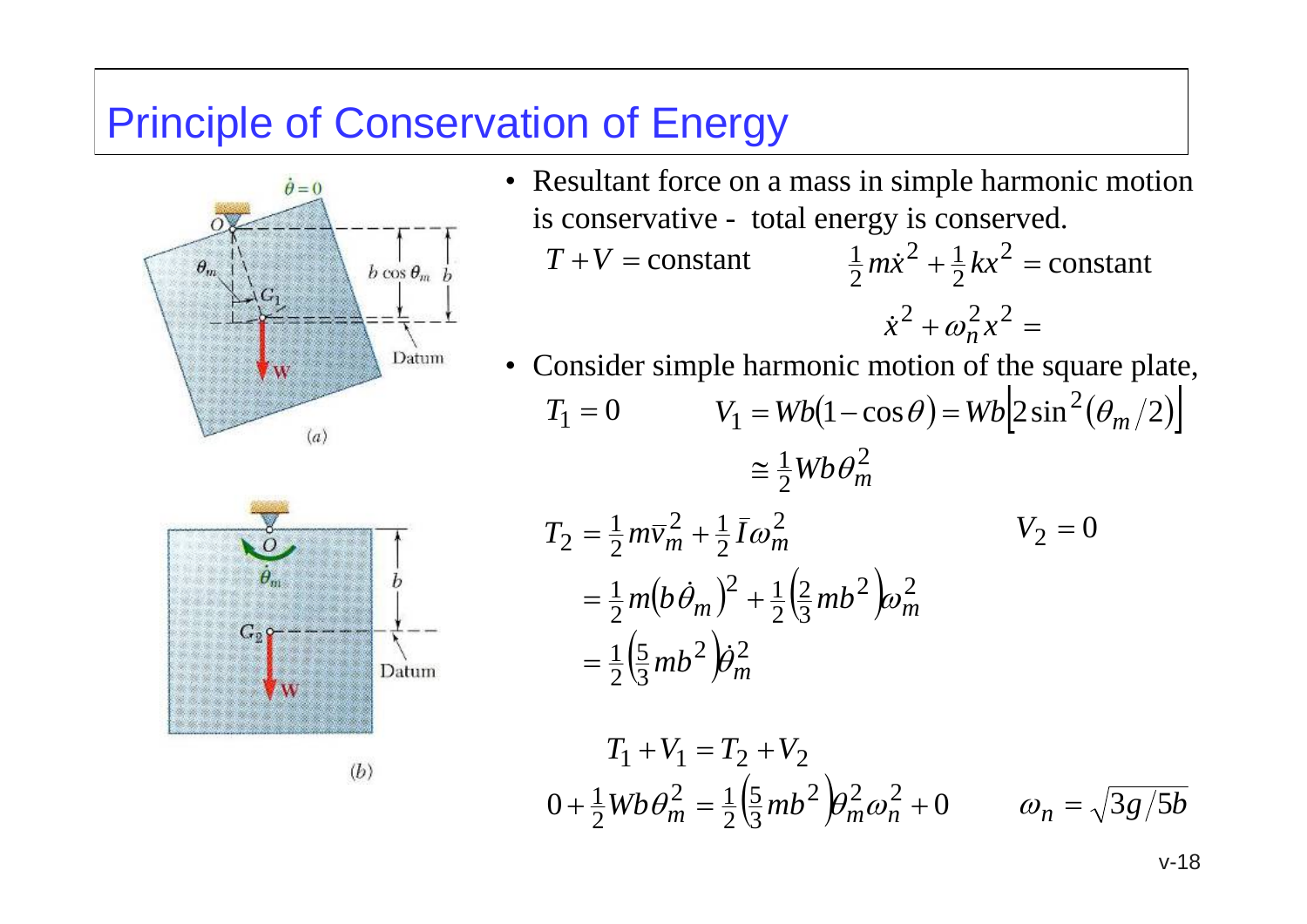### Sample Problem



SOLUTION:

- Apply the principle of conservation of energy between the positions of maximum and minimum potential energy.
- Solve the energy equation for the natural frequency of the oscillations.

Determine the period of small oscillations of a cylinder which rolls without slipping inside a curved surface.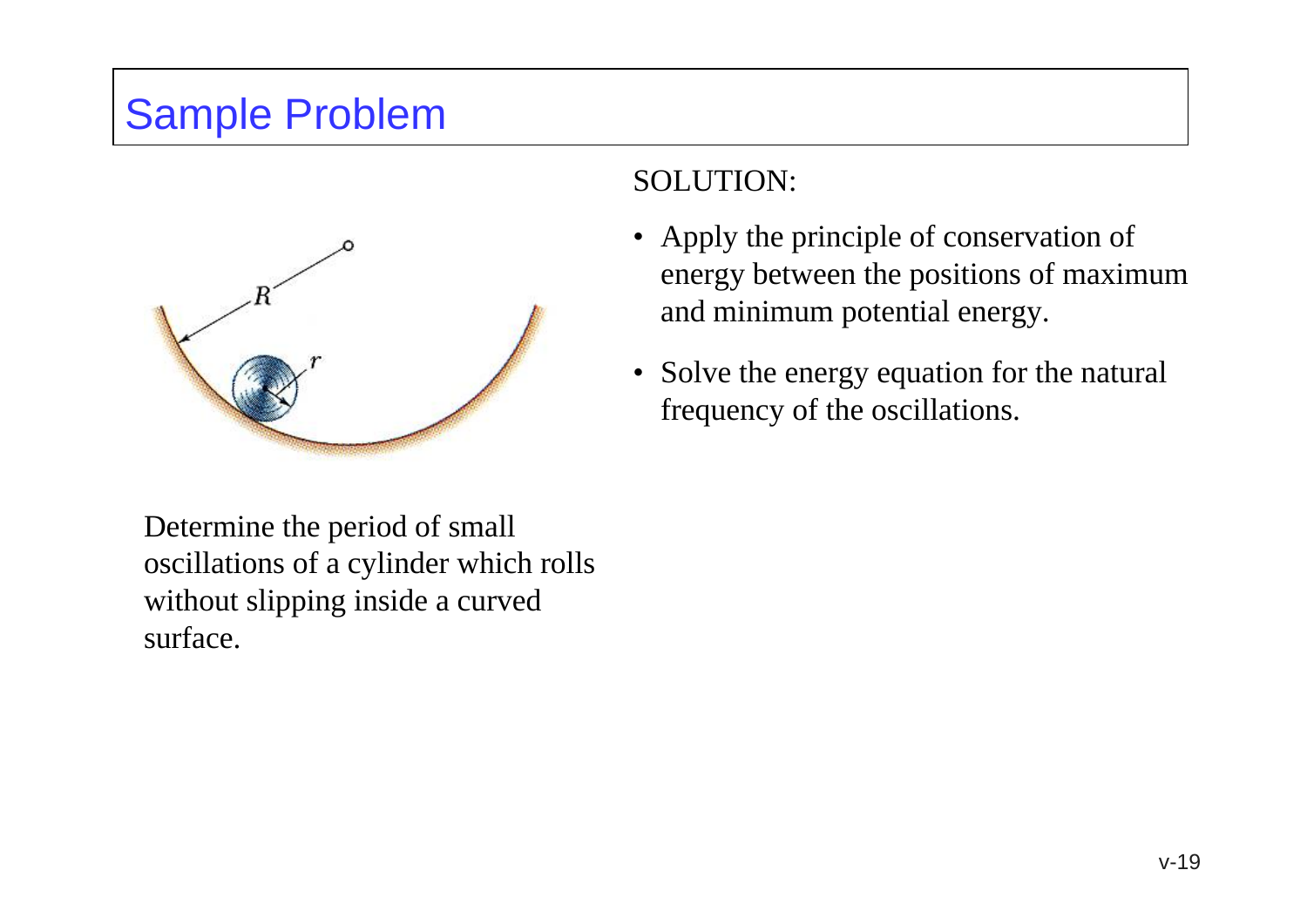

SOLUTION:

• Apply the principle of conservation of energy between the positions of maximum and minimum potential energy.

 $T_1 + V_1 = T_2 + V_2$ 

$$
T_1 = 0
$$
  
 
$$
V_1 = Wh = W(R - r)(1 - \cos \theta)
$$
  
 
$$
\cong W(R - r)(\theta_m^2/2)
$$



$$
T_2 = \frac{1}{2} m \overline{v}_m^2 + \frac{1}{2} \overline{I} \omega_m^2
$$
  
\n
$$
= \frac{1}{2} m (R - r) \dot{\theta}_m^2 + \frac{1}{2} \left( \frac{1}{2} m r^2 \right) \left( \frac{R - r}{r} \right)^2 \dot{\theta}_m^2
$$
  
\n
$$
= \frac{3}{4} m (R - r)^2 \dot{\theta}_m^2
$$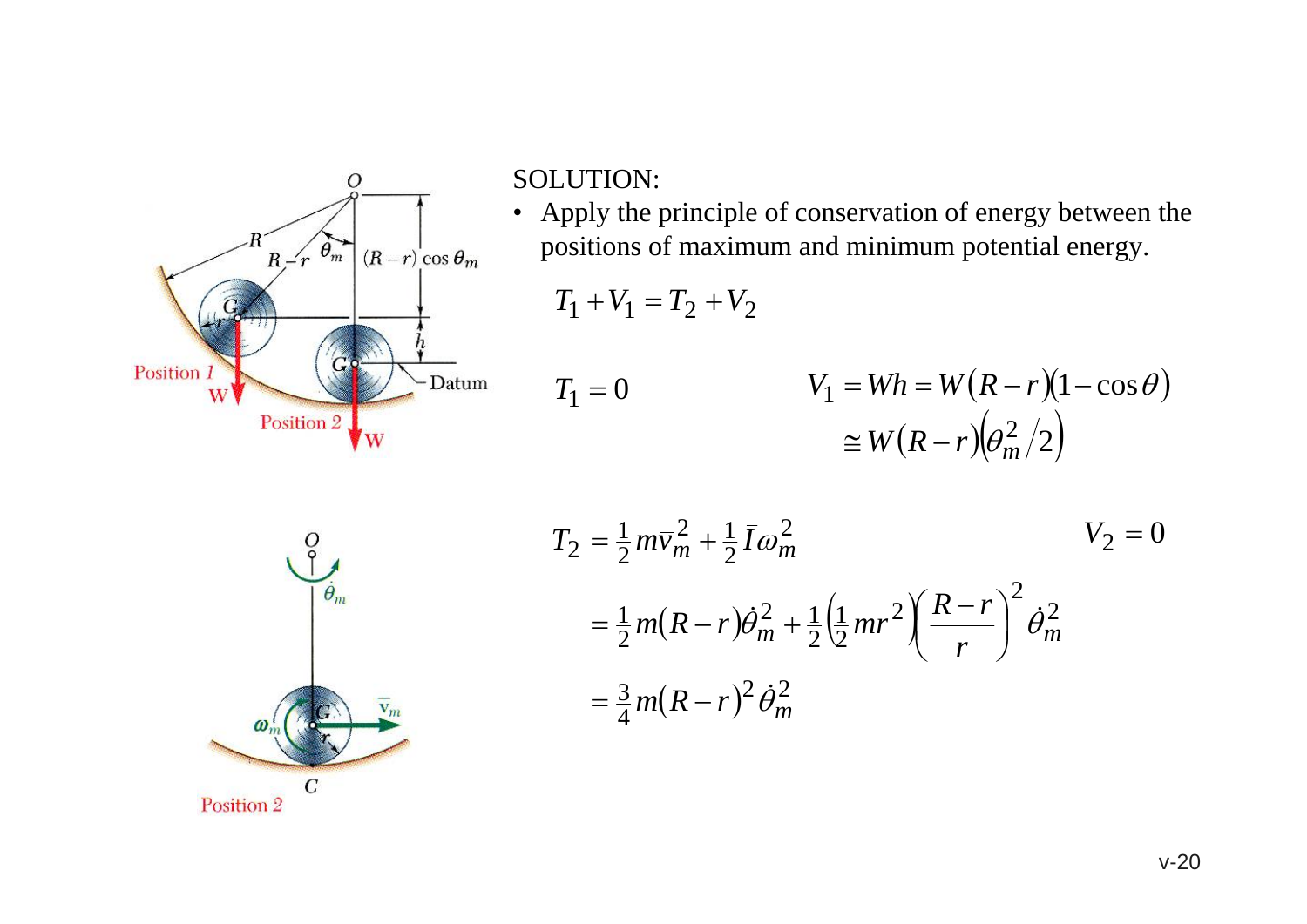

• Solve the energy equation for the natural frequency of the oscillations.

$$
T_1 = 0 \qquad V_1 \cong W(R - r)\left(\frac{\theta_m^2}{2}\right)
$$
  
\n
$$
T_2 = \frac{3}{4}m(R - r)^2\dot{\theta}_m^2 \qquad V_2 = 0
$$
  
\n
$$
T_1 + V_1 = T_2 + V_2
$$
  
\n
$$
\theta_1^2
$$



$$
0 + W(R - r)\frac{\theta_m^2}{2} = \frac{3}{4}m(R - r)^2\dot{\theta}_m^2 + 0
$$
  
(mg)(R - r) $\frac{\theta_m^2}{2} = \frac{3}{4}m(R - r)^2(\theta_m\omega_n)_m^2$ 

$$
\omega_n^2 = \frac{2}{3} \frac{g}{R-r} \qquad \qquad \left| \tau_n = \frac{2\pi}{\omega_n} = 2\pi \sqrt{\frac{3}{2} \frac{R-r}{g}} \right|
$$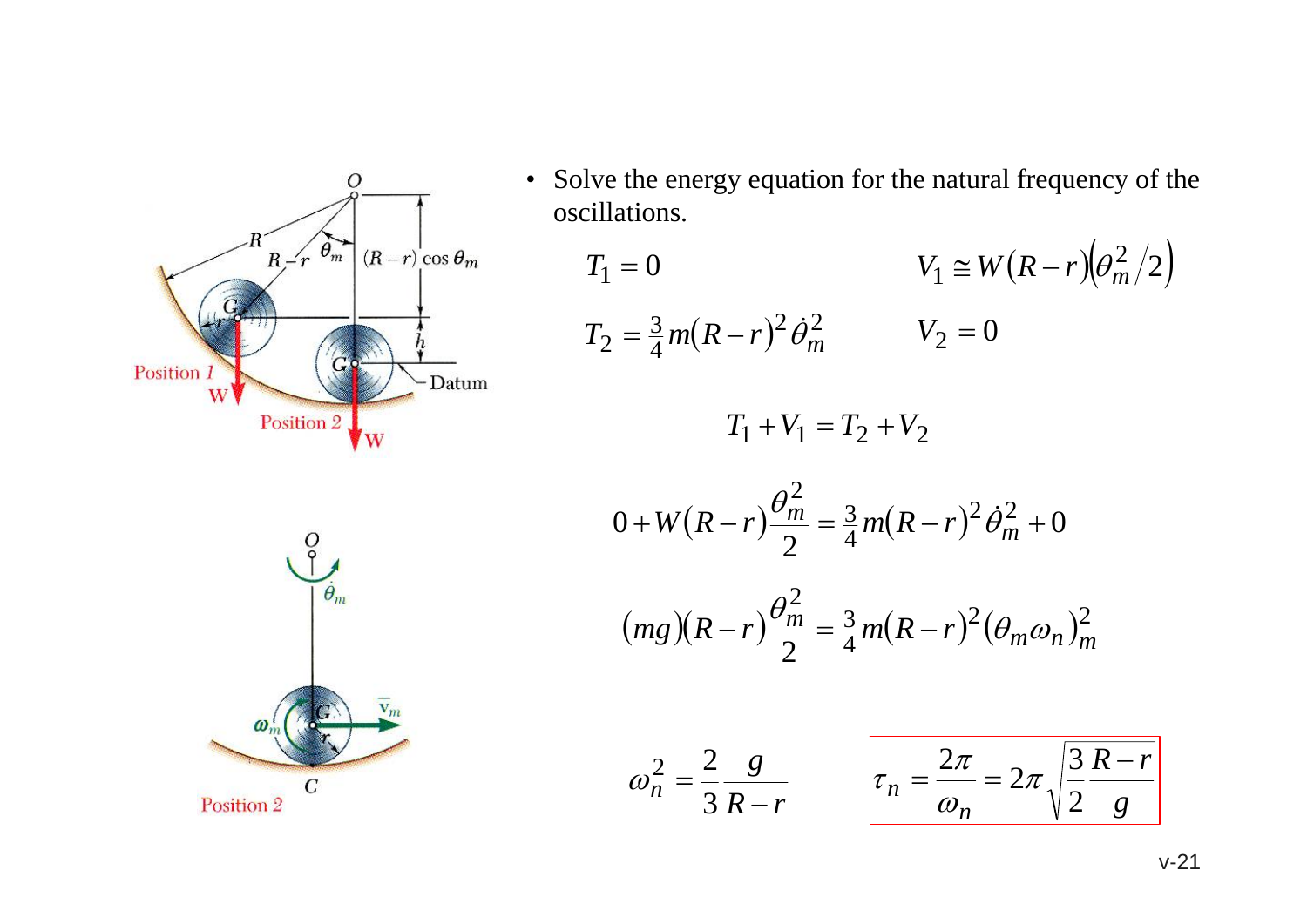### Forced Vibrations

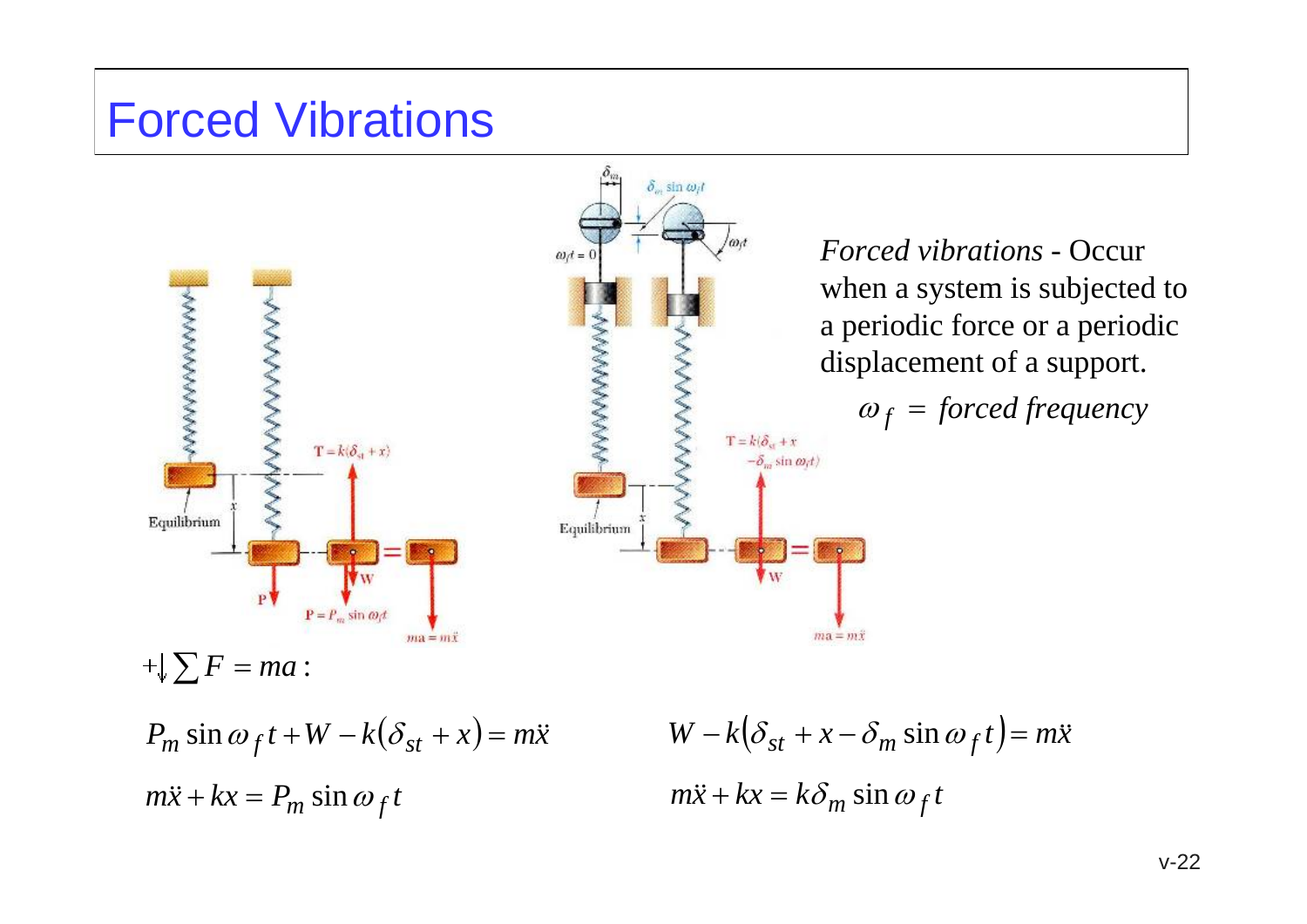

 $m\ddot{x} + kx = k\delta_m \sin \omega_f t$ 

$$
x = x_{complementary} + x_{particular}
$$
  
=  $[C_1 \sin \omega_n t + C_2 \cos \omega_n t] + x_m \sin \omega_f t$ 

Substituting particular solution into governing equation, $-m\omega_f^2 x_m \sin \omega_f t + k x_m \sin \omega_f t = P_m \sin \omega_f t$ *kP*  $\delta$  $x_m = \frac{P_l}{\sqrt{P_l}}$  $m = \frac{m}{n}$ *m m* = = =  $\frac{2}{f}^{-1} - \big(\omega_{f}/\omega_{n}\big)^{2}$   $^{-1} - \big(\omega_{f}/\omega_{n}\big)^{2}$ *mk*  $\omega_{\rm f}$  - 1 -  $\omega_{\rm f}/\omega_{\rm g}$  - 1 - $\omega_{f}/\omega$ − *f* −  $f/\omega_n$  $\frac{x_m}{P_m/k}$  3  $\overline{or}$  $\frac{x_m}{\delta_m}$  $\theta$  $-1$ At  $\omega_f = \omega_n$ , forcing input is in  $-2$ *resonance* with the system.  $-3$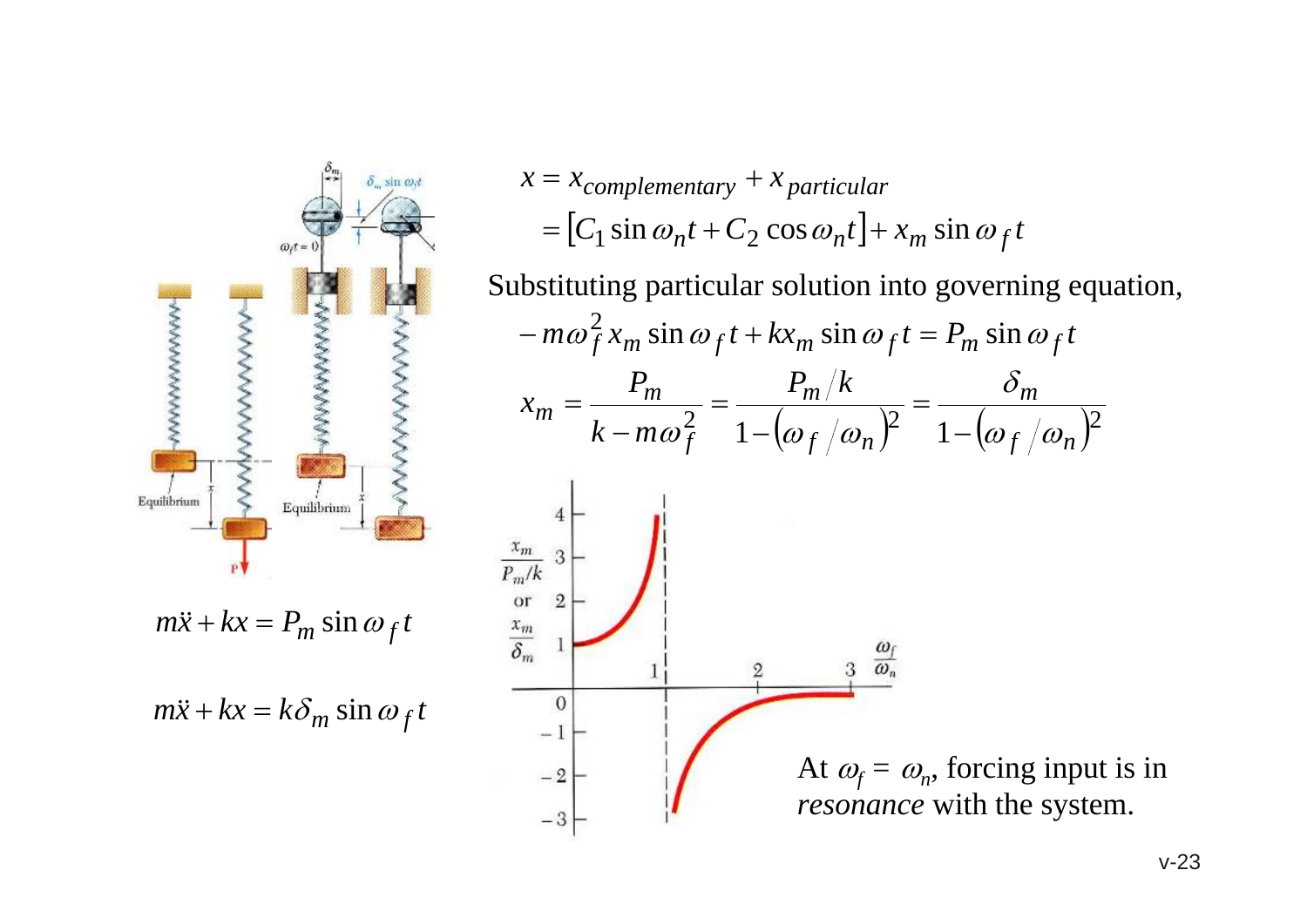## Sample Problem



SOLUTION:

- The resonant frequency is equal to the natural frequency of the system.
- Evaluate the magnitude of the periodic force due to the motor unbalance. Determine the vibration amplitude from the frequency ratio at 1200 rpm.

A motor weighing 350 lb is supported by four springs, each having a constant 750 lb/in. The unbalance of the motor is equivalent to a weight of 1 oz located 6 in. from the axis of rotation.

Determine *<sup>a</sup>*) speed in rpm at which resonance will occur, and *b*) amplitude of the vibration at 1200 rpm.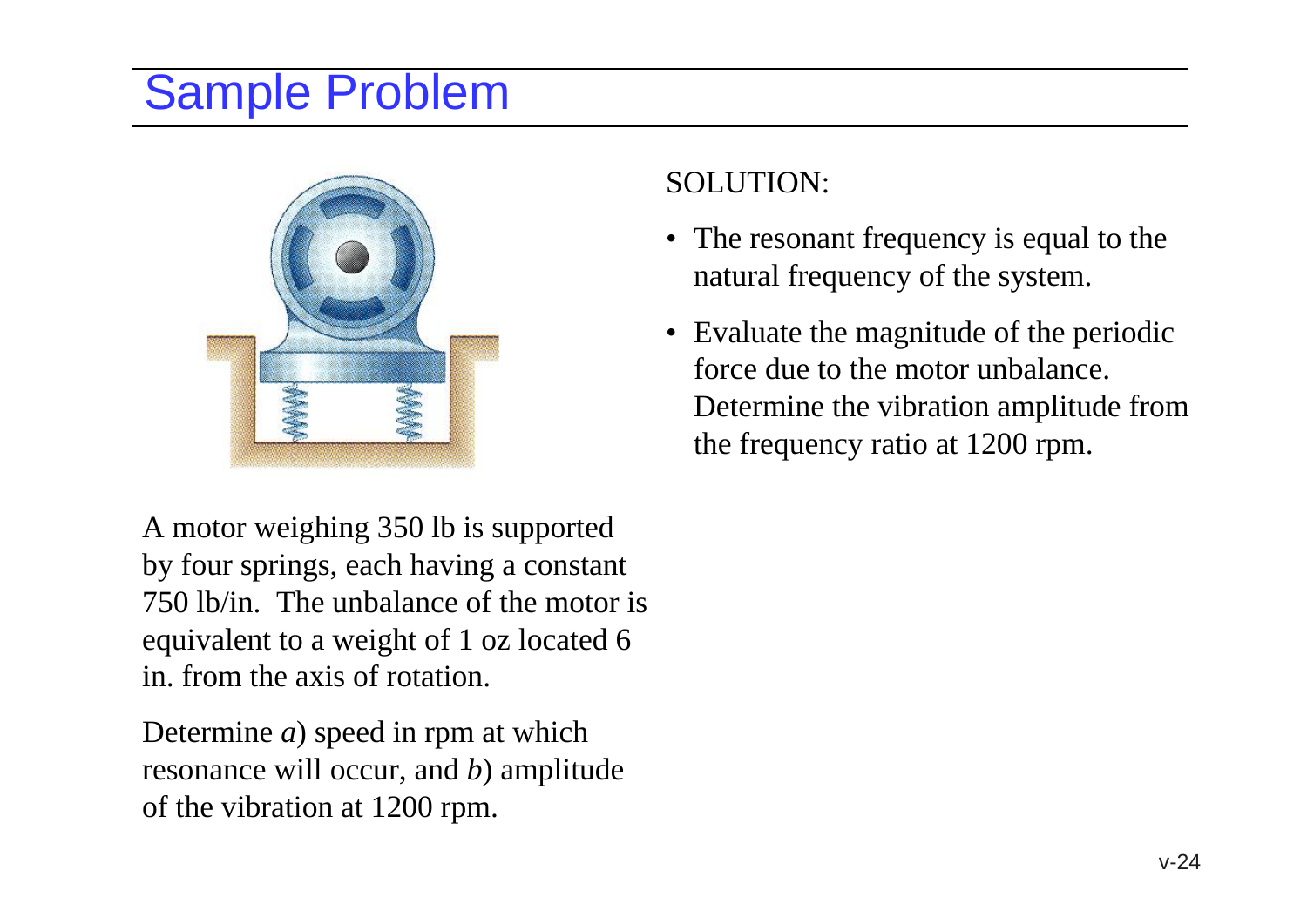

SOLUTION:

• The resonant frequency is equal to the natural frequency of the system.

$$
m = \frac{350}{32.2} = 10.87 \,\text{lb} \cdot \text{s}^2/\text{ft}
$$

 $k = 4(750) = 30001b/$ in  $=$  36,0001b/ft

$$
W = 350
$$
 lb  
 $k = 4(350 \text{ lb/in})$ 

$$
\omega_n = \sqrt{\frac{k}{m}} = \sqrt{\frac{36,000}{10.87}}
$$
  
= 57.5 rad/s = 549 rpm

Resonance speed = 549 rpm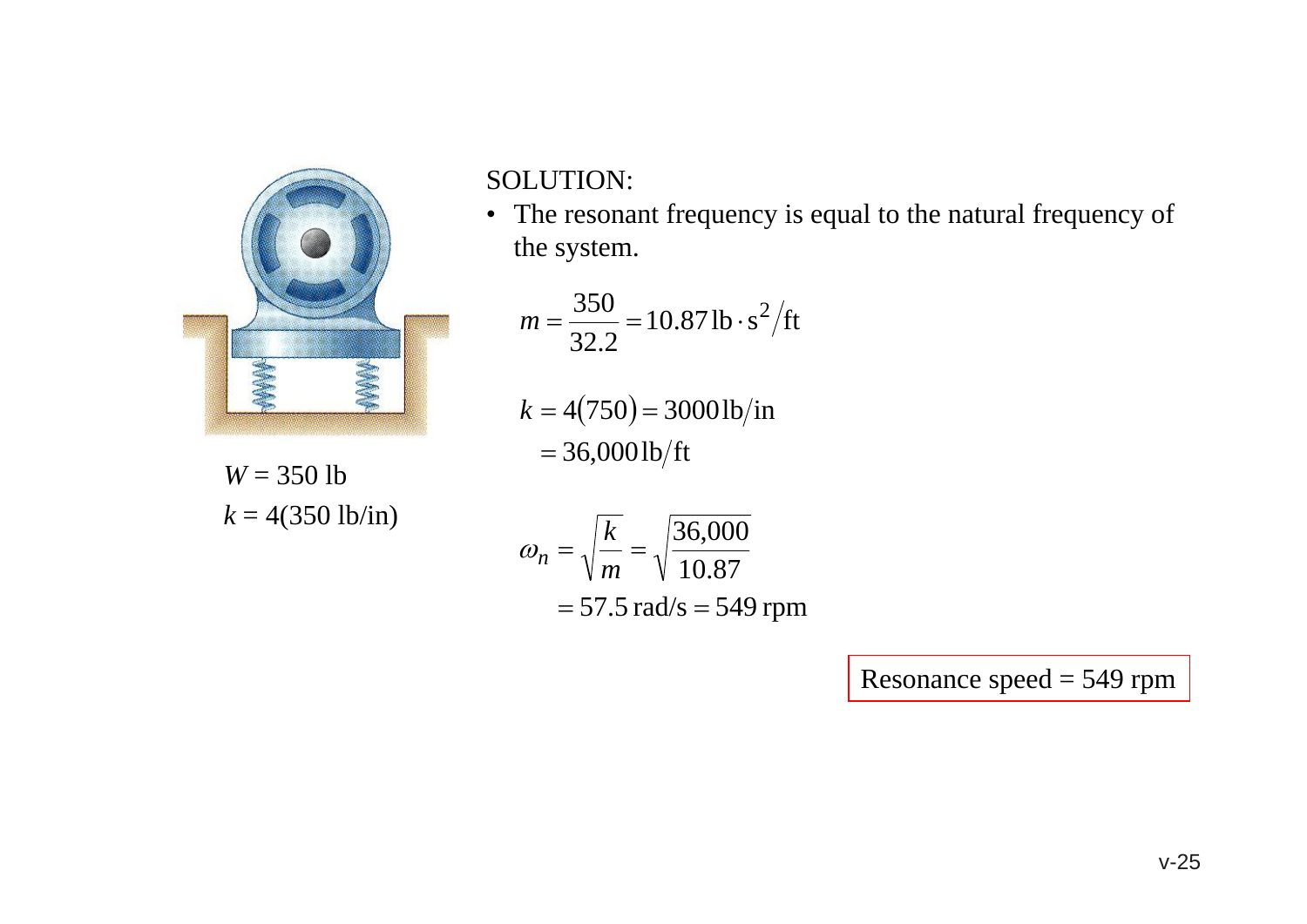

*W* = 350 lb  $k = 4(350 \text{ lb/in})$  $\omega_n = 57.5$  rad/s



• Evaluate the magnitude of the periodic force due to the motor unbalance. Determine the vibration amplitude from the frequency ratio at 1200 rpm.

$$
\omega_f = \omega = 1200 \text{ rpm} = 125.7 \text{ rad/s}
$$

$$
m = (1 \text{ oz}) \left( \frac{1 \text{ lb}}{16 \text{ oz}} \right) \left( \frac{1}{32.2 \text{ ft/s}^2} \right) = 0.001941 \text{ lb} \cdot \text{s}^2/\text{ft}
$$

$$
P_m = ma_n = mr\omega^2
$$
  
= (0.001941)( $\frac{6}{12}$ )(125.7)<sup>2</sup> = 15.33 lb

$$
x_m = \frac{P_m/k}{1 - (\omega_f/\omega_n)^2} = \frac{15.33/3000}{1 - (125.7/57.5)^2}
$$
  
= -0.001352 in

 $x_m = 0.001352$  in. (out of phase)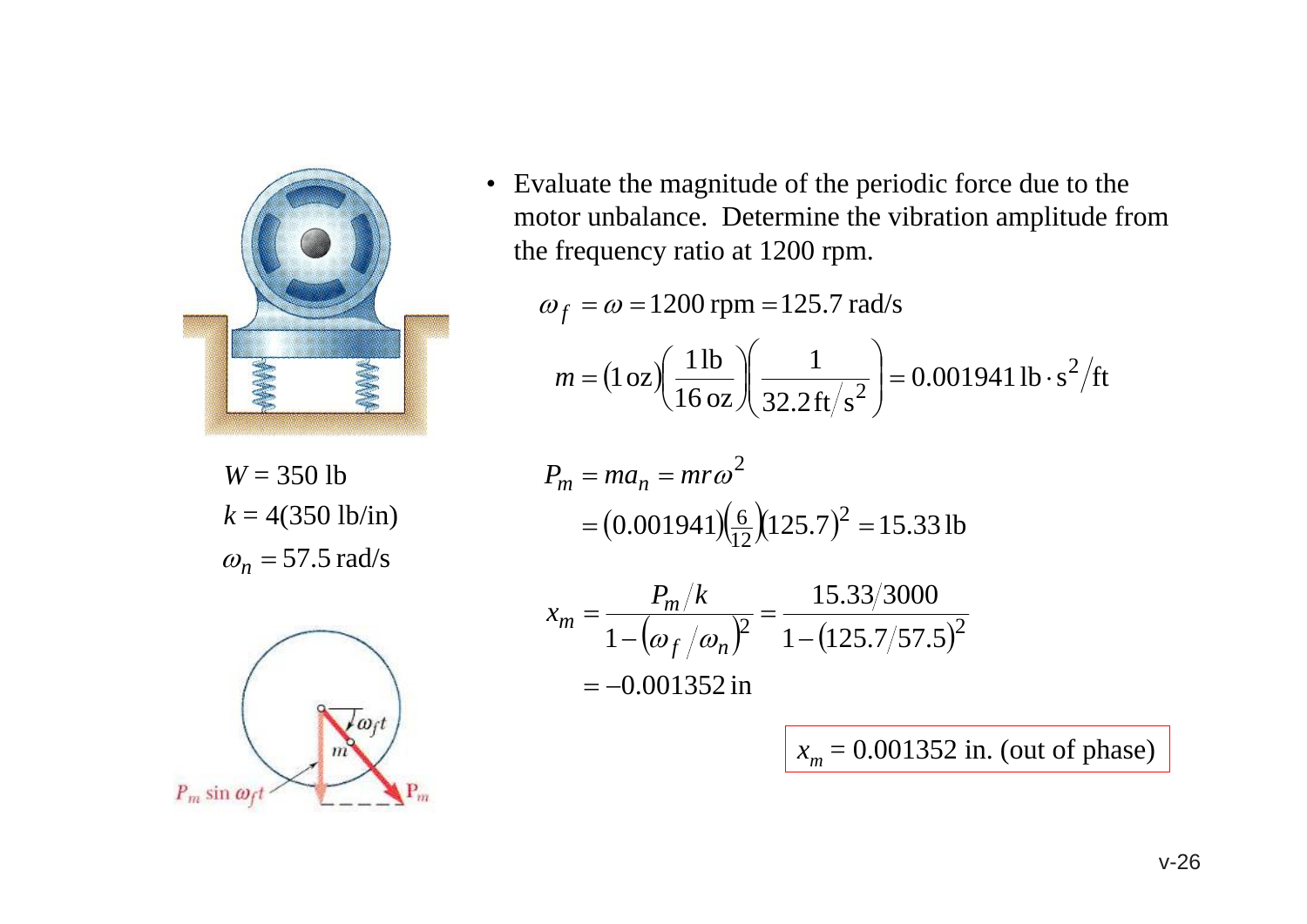### Damped Free Vibrations



- All vibrations are damped to some degree by forces due to *dry friction*, *fluid friction*, or *internal friction*.
- With *viscous damping* due to fluid friction,  $\sum F = ma:$   $W - k(\delta_{st} + x)$  $m\ddot{x}+c\dot{x}+kx=0$  $W - k(\delta_{st} + x) - c\dot{x} = m\ddot{x}$
- Substituting  $x = e^{\lambda t}$  and dividing through by  $e^{\lambda t}$ yields the *characteristic equation*,

$$
m\lambda^2 + c\lambda + k = 0 \qquad \lambda = -\frac{c}{2m} \pm \sqrt{\left(\frac{c}{2m}\right)^2 - \frac{k}{m}}
$$

• Define the critical damping coefficient such that

$$
\left(\frac{c_c}{2m}\right)^2 - \frac{k}{m} = 0 \qquad c_c = 2m\sqrt{\frac{k}{m}} = 2m\omega_n
$$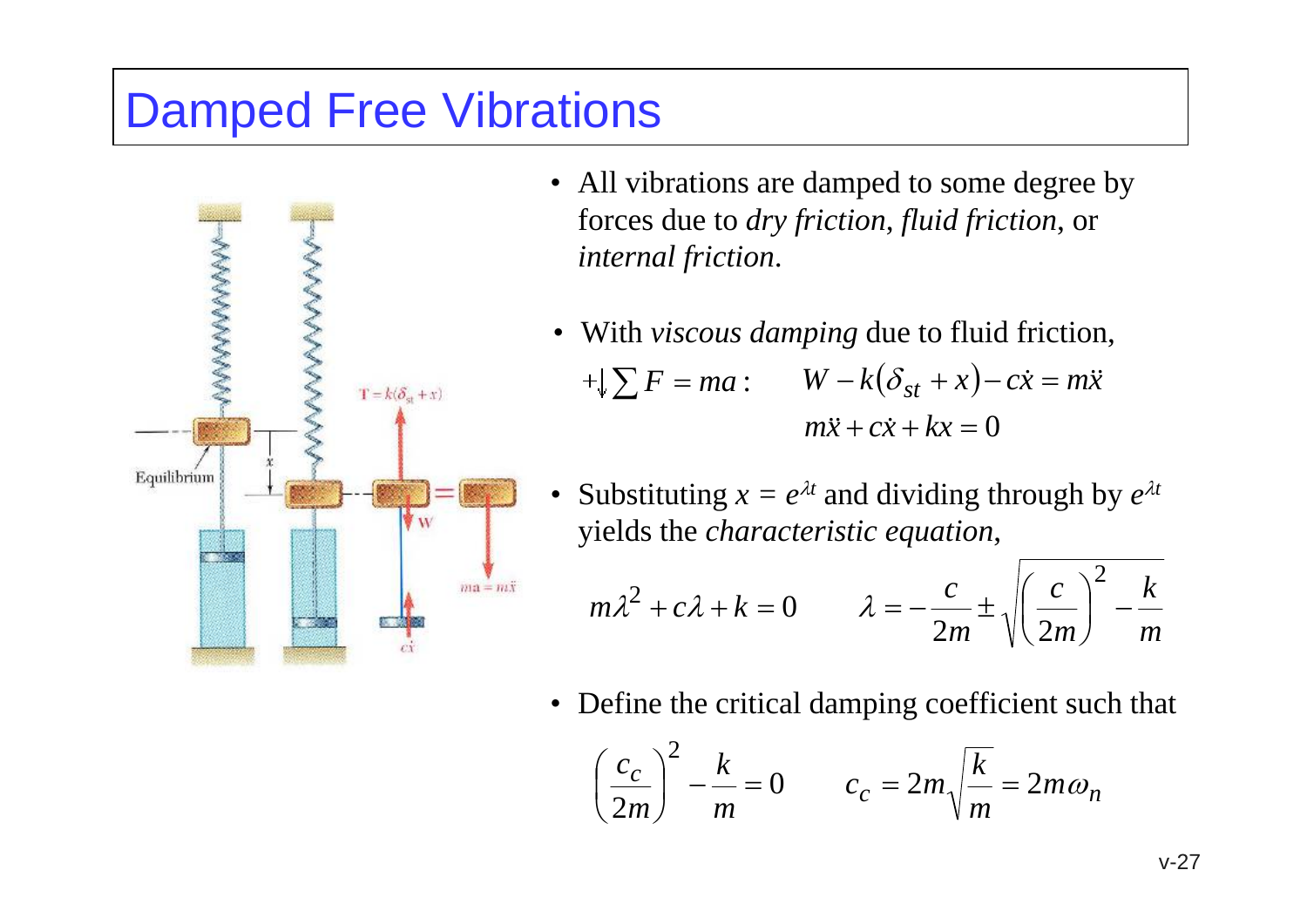

• Characteristic equation,

$$
m\lambda^2 + c\lambda + k = 0 \qquad \lambda = -\frac{c}{2m} \pm \sqrt{\left(\frac{c}{2m}\right)^2 - \frac{k}{m}}
$$

 $c_c = 2m\omega_n$  = critical damping coefficient

- *Heavy damping:*  $c > c_c$  $x = C_1 e^{\lambda_1 t} + C_2 e^{\lambda_2 t}$  - negative roots - nonvibratory motion
- *Critical damping*:  $c = c_c$  $x = (C_1 + C_2 t) e^{-\omega_n t}$  - double roots
	-
	- nonvibratory motion
- *Light damping:*  $c < c_c$  $x = e^{-(c/2m)t} (C_1 \sin \omega_d t + C_2 \cos \omega_d t)$ = $\omega_d = \omega_n \sqrt{1 - \left(\frac{c}{c_c}\right)^2} =$  damped frequency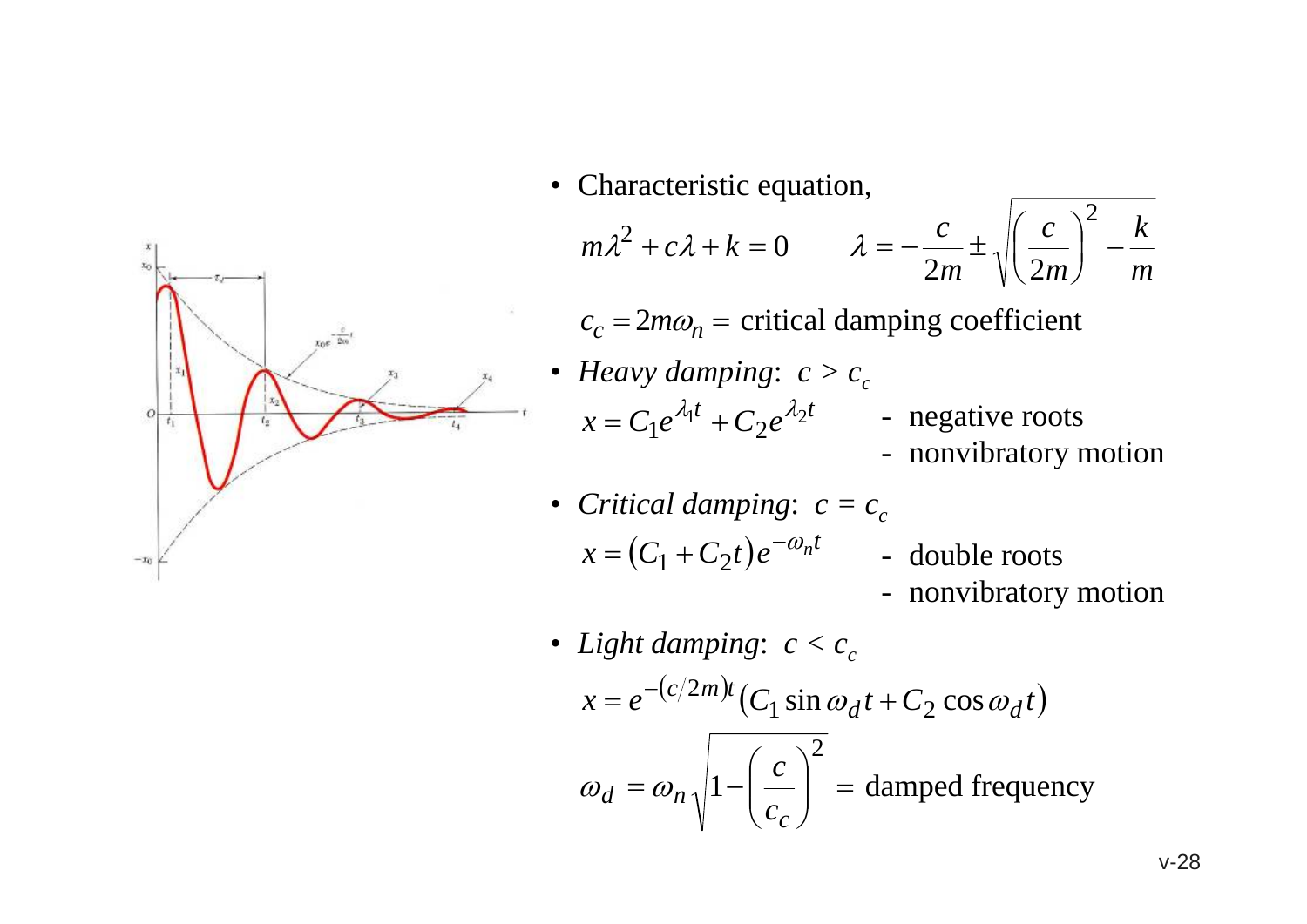### Damped Forced Vibrations

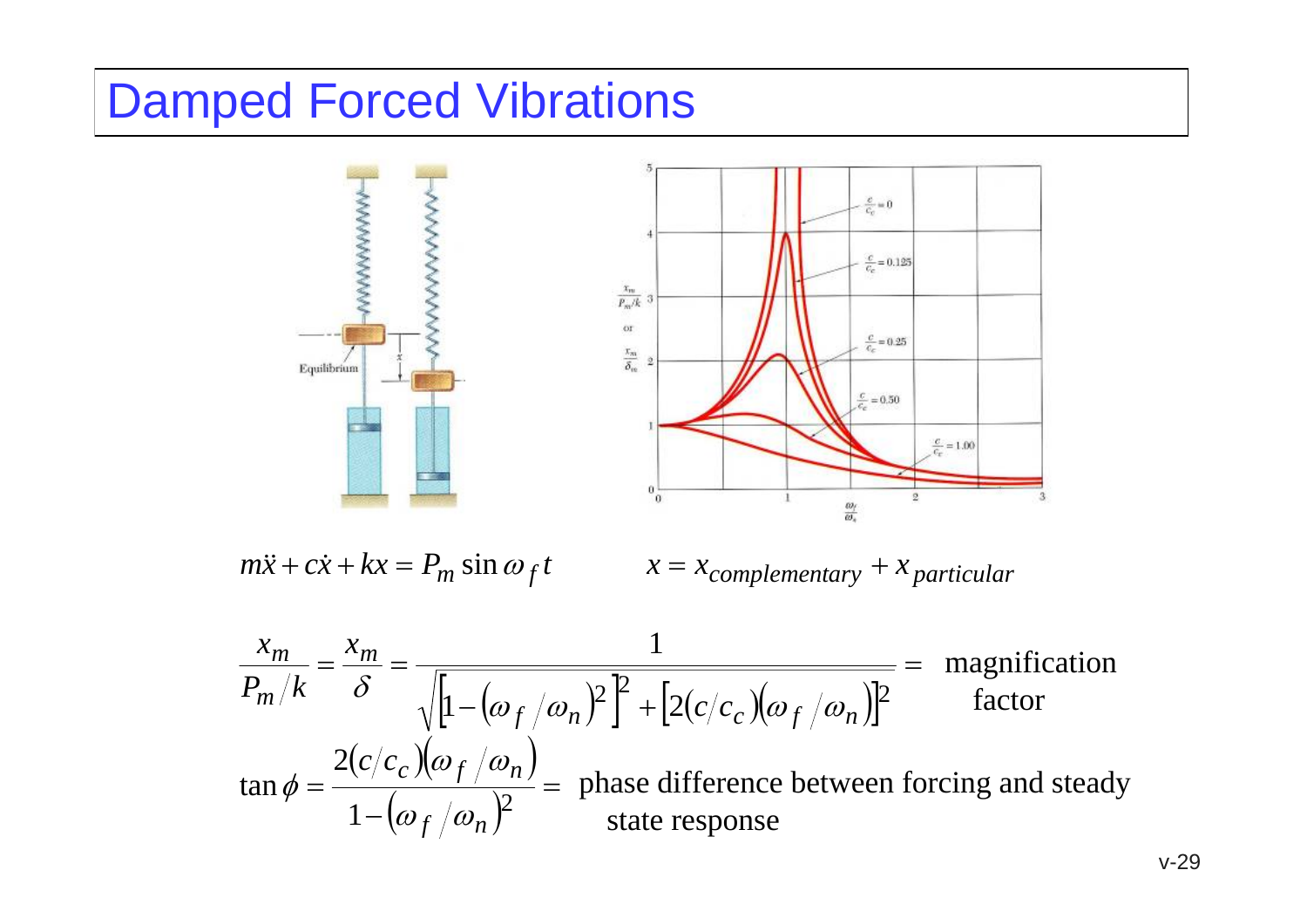### Electrical Analogues



• Consider an electrical circuit consisting of an inductor, resistor and capacitor with a source of alternating voltage

$$
E_m \sin \omega_f t - L\frac{di}{dt} - Ri - \frac{q}{C} = 0
$$
  

$$
L\ddot{q} + R\dot{q} + \frac{1}{C}q = E_m \sin \omega_f t
$$

• Oscillations of the electrical system are analogous to damped forced vibrations of a mechanical system.

| Mechanical System |                                   | <b>Electrical Circuit</b> |                           |  |
|-------------------|-----------------------------------|---------------------------|---------------------------|--|
| m                 | Mass                              |                           | Inductance                |  |
| $\mathcal{C}$     | Coefficient of viscous<br>damping | R                         | Resistance                |  |
| k                 | Spring constant                   | l/C                       | Reciprocal of capacitance |  |
| x                 | Displacement                      | 9                         | Charge                    |  |
| $\upsilon$        | Velocity                          |                           | Current                   |  |
| P                 | Applied force                     | E                         | Applied voltage           |  |

#### Characteristics of a Mechanical System and of Its **Table 19.2. Flectrical Analogue**

*C*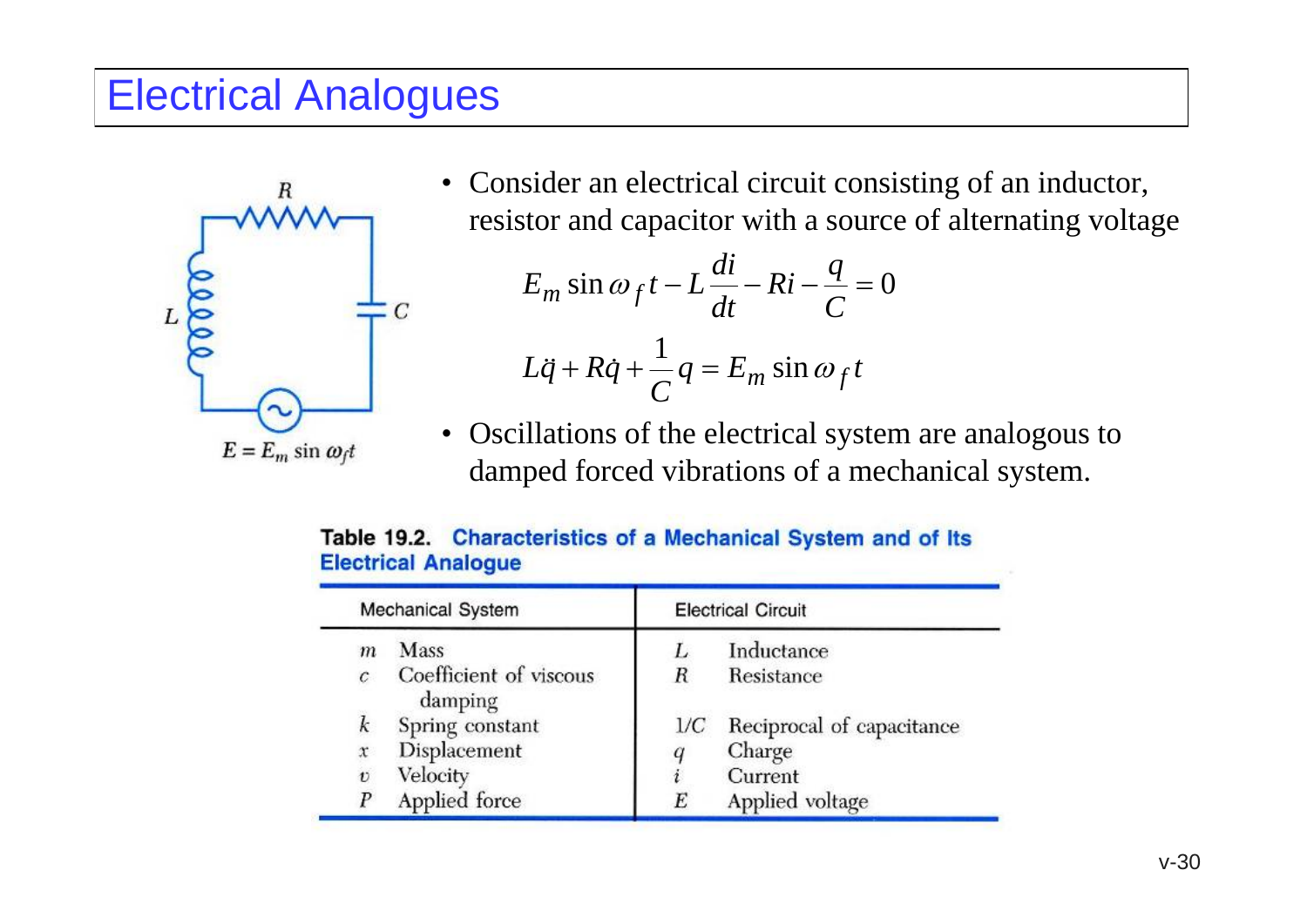

- The analogy between electrical and mechanical systems also applies to transient as well as steadystate oscillations.
- With a charge  $q = q_0$  on the capacitor, closing the switch is analogous to releasing the mass of the mechanical system with no initial velocity at  $x = x_0$ .
- If the circuit includes a battery with constant voltage *E*, closing the switch is analogous to suddenly applying a force of constant magnitude *P* to the mass of the mechanical system.